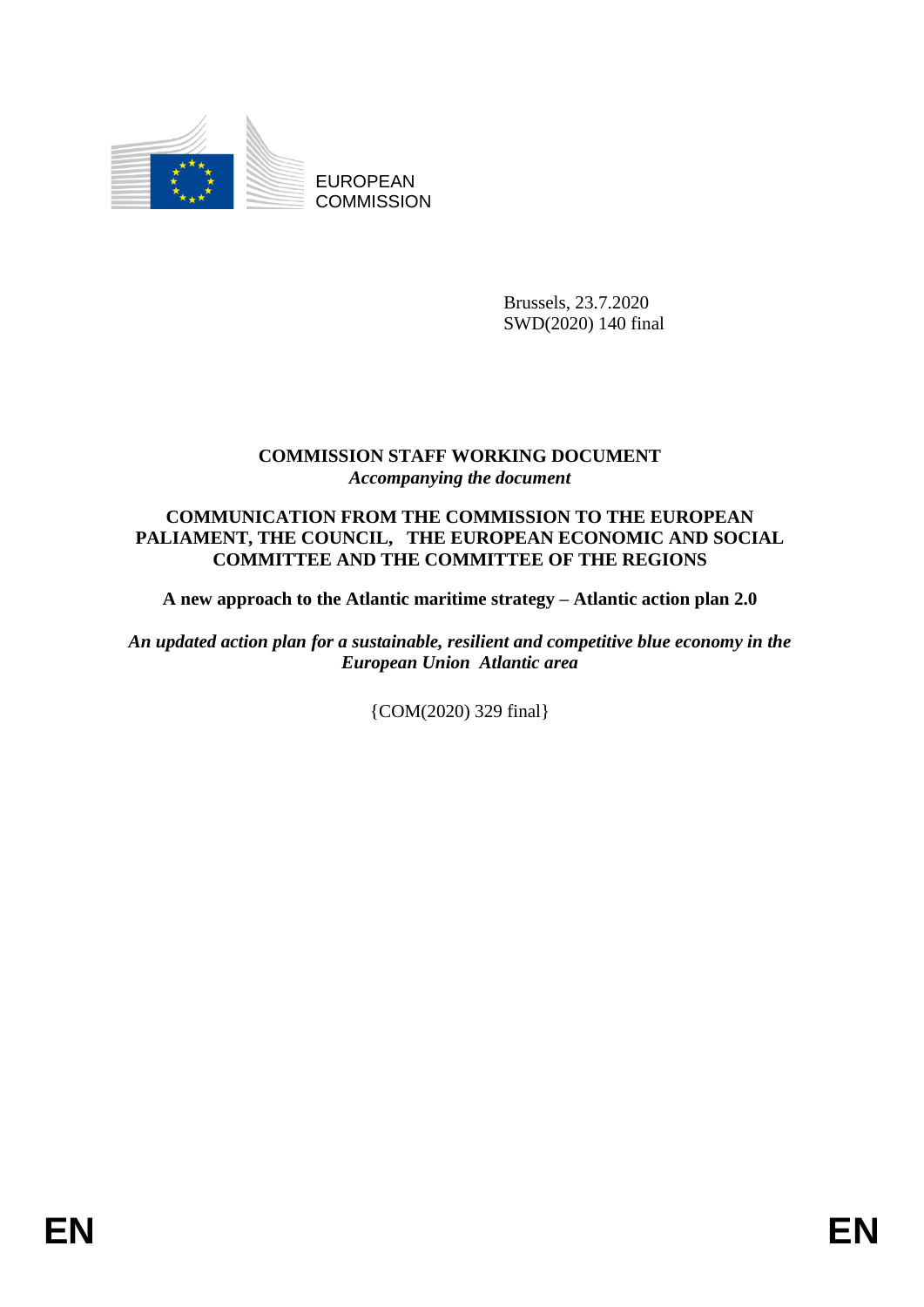# TABLE OF CONTENTS

| 1.                   |            |                                                                  |  |
|----------------------|------------|------------------------------------------------------------------|--|
| 2.                   |            |                                                                  |  |
|                      |            | PILLAR I: ATLANTIC PORTS AS GATEWAYS AND HUBS FOR BLUE ECONOMY 5 |  |
|                      | Goal 1:    |                                                                  |  |
|                      | Goal 2:    |                                                                  |  |
|                      |            | PILLAR II: BLUE SKILLS OF THE FUTURE AND OCEAN LITERACY 7        |  |
|                      | Goal 3:    |                                                                  |  |
|                      | Goal 4:    |                                                                  |  |
|                      |            |                                                                  |  |
|                      | Goal $5$ : | Promote carbon neutrality through marine renewable energy 11     |  |
|                      |            |                                                                  |  |
|                      | Goal 6:    |                                                                  |  |
|                      | Goal 7:    |                                                                  |  |
| 3.                   |            |                                                                  |  |
| $\mathbf{4}_{\cdot}$ |            |                                                                  |  |
| 4.1.                 |            |                                                                  |  |
| 4.2.                 |            |                                                                  |  |
| 4.3.                 |            |                                                                  |  |
| 4.4.                 |            |                                                                  |  |
|                      |            |                                                                  |  |
|                      |            |                                                                  |  |
|                      |            |                                                                  |  |
|                      |            |                                                                  |  |
|                      |            |                                                                  |  |
|                      |            |                                                                  |  |
|                      | 4.5.       |                                                                  |  |
| 5.                   |            |                                                                  |  |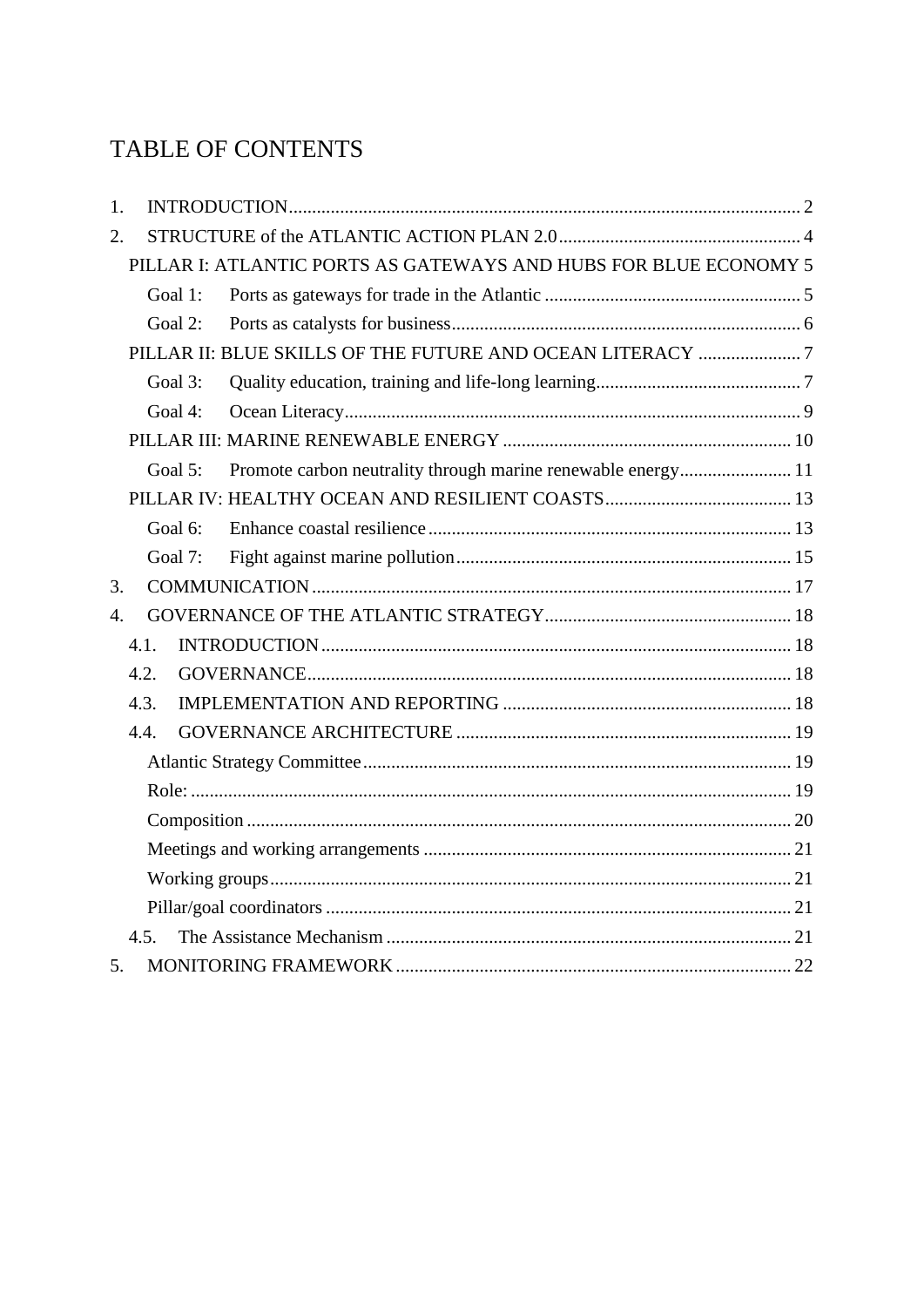## <span id="page-2-0"></span>**1. INTRODUCTION**

This staff working document provides additional information on the European Commission's proposal for a new approach to the Atlantic maritime strategy-Atlantic action plan 2.0.

The purpose of the Atlantic action plan 2.0 is to unlock the potential of blue economy in the Atlantic area while preserving marine ecosystems and contributing to climate change adaptation and mitigation. This will be achieved through coordination and cooperation among the relevant countries across seven priority areas (goals) backed by concrete actions.

While geographically speaking the Atlantic action plan 2.0 focuses mainly on the seas and coasts surrounding the EU Atlantic Member States, including their Outermost regions in the Atlantic Ocean, it also addresses the marine and coastal areas as interconnected systems. The scope of the actions may therefore vary depending on specific needs, and the action plan remains open to other partners in the EU Atlantic area.

The Atlantic action plan 2.0 builds on the original Atlantic action plan<sup>1</sup> (adopted in 2013) and its mid-term review<sup>2</sup> (published in 2018). With a track record of only 4 years, it has spurred more than 1,200 projects that can be attributed to implementation of the action plan across the Atlantic area. Altogether, these projects represent investment of nearly  $\epsilon$ 6 billion, including funding from the EU, the European Investment Bank and national, regional and private sources.

Despite these positive developments, the mid-term review revealed some important weaknesses in the:

- *strategy design:* with the wide-ranging nature of the objectives of the action plan, it was not possible to meaningfully influence concrete policy developments at national and regional level;
- *monitoring and evaluation:* a solid framework for monitoring and evaluating the performance of the action plan was absent; and
- *governance structure*: the governance mechanism was informal and thus rather weak.

Backed by the results of a public consultation, the mid-term review showed that the action plan could deliver even better. It suggested various avenues to improve its implementation, mainly by:

- improving the action plan's architecture and internal coherence;
- developing a framework for monitoring and evaluating performance;
- strengthening governance and better involving the regions; and
- further improving the strategy for communication on the action plan among funding authorities and investors.

Recognising the results of the review and the fact that the economic and political landscape has changed both in the EU and its coastal regions and worldwide, the five EU Member States

<sup>1</sup>  $1$  Communication from the Commission –Action Plan for a Maritime Strategy in the Atlantic area Delivering smart, sustainable and inclusive growth, COM/2013/0279 final

<sup>2</sup> Commission Staff Working Document on the mid-erm review of the Atlantic action plan, SWD(2018)49 final, 23.02.2018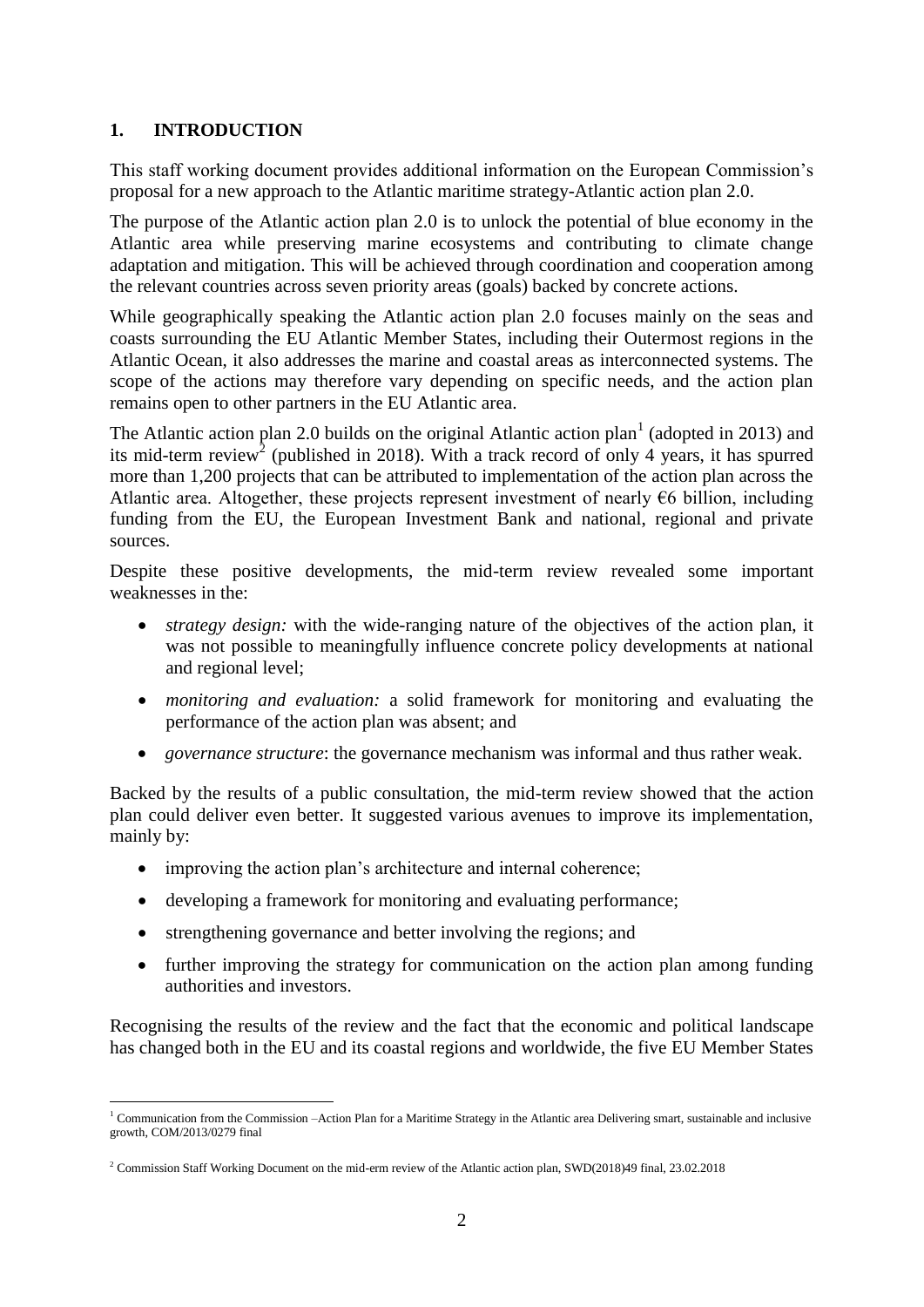decided to adjust the priorities of the Atlantic action plan based on a comprehensive, bottomup stakeholder consultation.

To this effect, a series of workshops were organised in Gran Canaria (Spain), Viana do Castelo (Portugal), Dublin (Ireland), Liverpool (UK) and Bordeaux (France). They involved a wide range of stakeholders from the region representing international, national, regional and local authorities, but also the private sector, academia and civil society. The work focused on a few, but highly relevant, areas with development potential for the EU Atlantic area. Here joint action is expected to increase competitiveness and foster growth, while reflecting a higher level of environmental and climate ambition, and address people's concerns about the conservation and sustainable use of the ocean.

This work resulted in the following four mutually-reinforcing pillars:

- Atlantic ports as gateways and hubs for the blue economy;
- blue skills and ocean literacy;
- marine renewable energy;
- a healthy ocean and resilient coasts.

To make sure that concrete results are obtained, the Atlantic action plan 2.0 sets seven goals to be pursued and outlines some of the possible actions, including potential avenues for implementation. It is conceived as a rolling document, meaning that new actions are added over time and existing ones are adapted as they move towards completion.

The five States concerned have been fully involved in preparing the Atlantic action plan 2.0. Its implementation is the responsibility of all (at national, regional, and local level), and throughout its duration sufficient information and outreach will be crucial to make it widely known among all types of stakeholders.

Finally, it is worthwhile highlighting that the revision exercise that resulted in this revamped plan started already almost two years ago. However, the global unprecedented socioeconomic crisis triggered by the current COVID-19 pandemic has put this action plan into a new perspective.

Notably, as a result of the crisis, several sectors linked to the blue economy in the Atlantic area are expected to suffer. Coastal and maritime tourism represents a significant part of the EU tourism industry and is the largest sector of the EU Blue Economy. While blue economy in Atlantic is more diversified and less dependent on tourism than in some other coastal regions, the impacts on local economies including jobs and revenue losses is expected to be severe.

Still, the actions identified by the national and regional actors prior to the outbreak of the crisis remain valid offering innovative solutions to accompany the Atlantic member states' recovery efforts towards sustainable growth and jobs while safeguarding the environment and securing a healthy ocean to make blue economy more resilient. They complement the recovery plan recently adopted by the European Commission and will contribute to its implementation.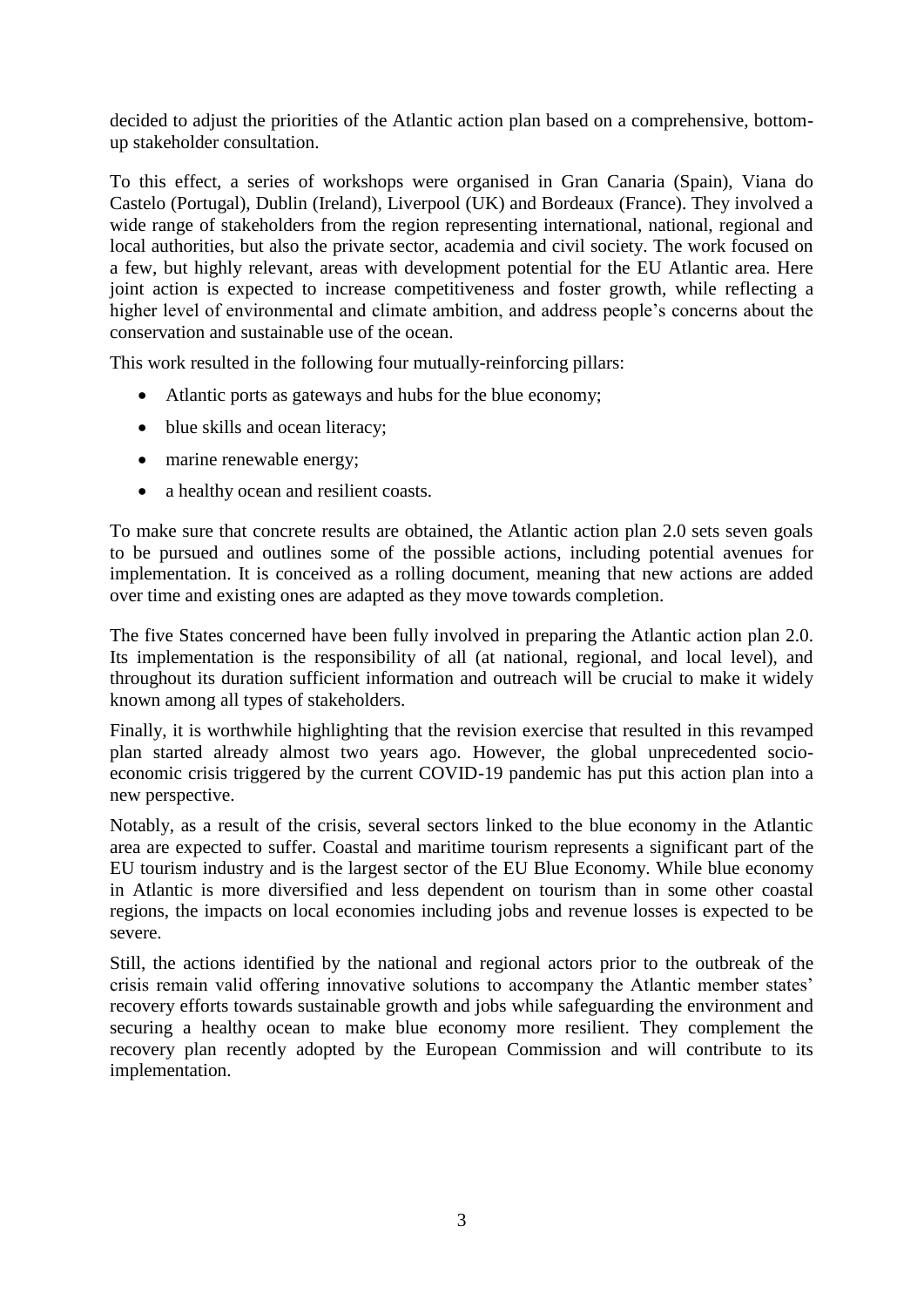## <span id="page-4-0"></span>**2. STRUCTURE OF THE ATLANTIC ACTION PLAN 2.0**

The Atlantic action plan 2.0 reflects the goals and actions selected in the Communication. Its structure includes:

**Pillars**: The pillars focus on issues that one coastal region and one single State cannot solve alone or where it is more efficient to act together and deliver on challenges that matter in the daily lives of people living in the coastal areas. For each pillar, the action plan presents tables with possible actions. Research and innovation, as well as the international dimension of the action plan, cut across all pillars to complement and add value to the implementation.

**Goals**: The goals address the core challenges for the region and are therefore essential to the action plan's success. The seven goals are: 1. Ports as gateways for trade in the Atlantic; 2. Ports as catalysts for business; 3. Quality education, training and life-long learning; 4. Ocean literacy; 5. The promotion of carbon neutrality through marine renewable energy; 6. Stronger coastal resilience; 7. The fight against marine pollution.

**Actions**: Actions and interventions (such as new approaches, closer coordination in policy making, investments, training or networking initiatives, policy reviews) that countries and stakeholders carry out to address the different goals of the action plan. All actions and interventions should not preclude existing EU competences and legislation.

**Avenues for implementation**: Implementation of the proposed actions will rely on existing working groups or inter-institutional and transnational cooperation frameworks in order to avoid overlaps and duplications.

**Governance**: A formal governance architecture of the Atlantic strategy ensures political and operational coordination of the revised action plan and supports its implementation.

**A monitoring framework**: Result indicators are proposed and, to the extent possible, quantified for each goal. Baselines and timeframes have been determined or estimated for most targets.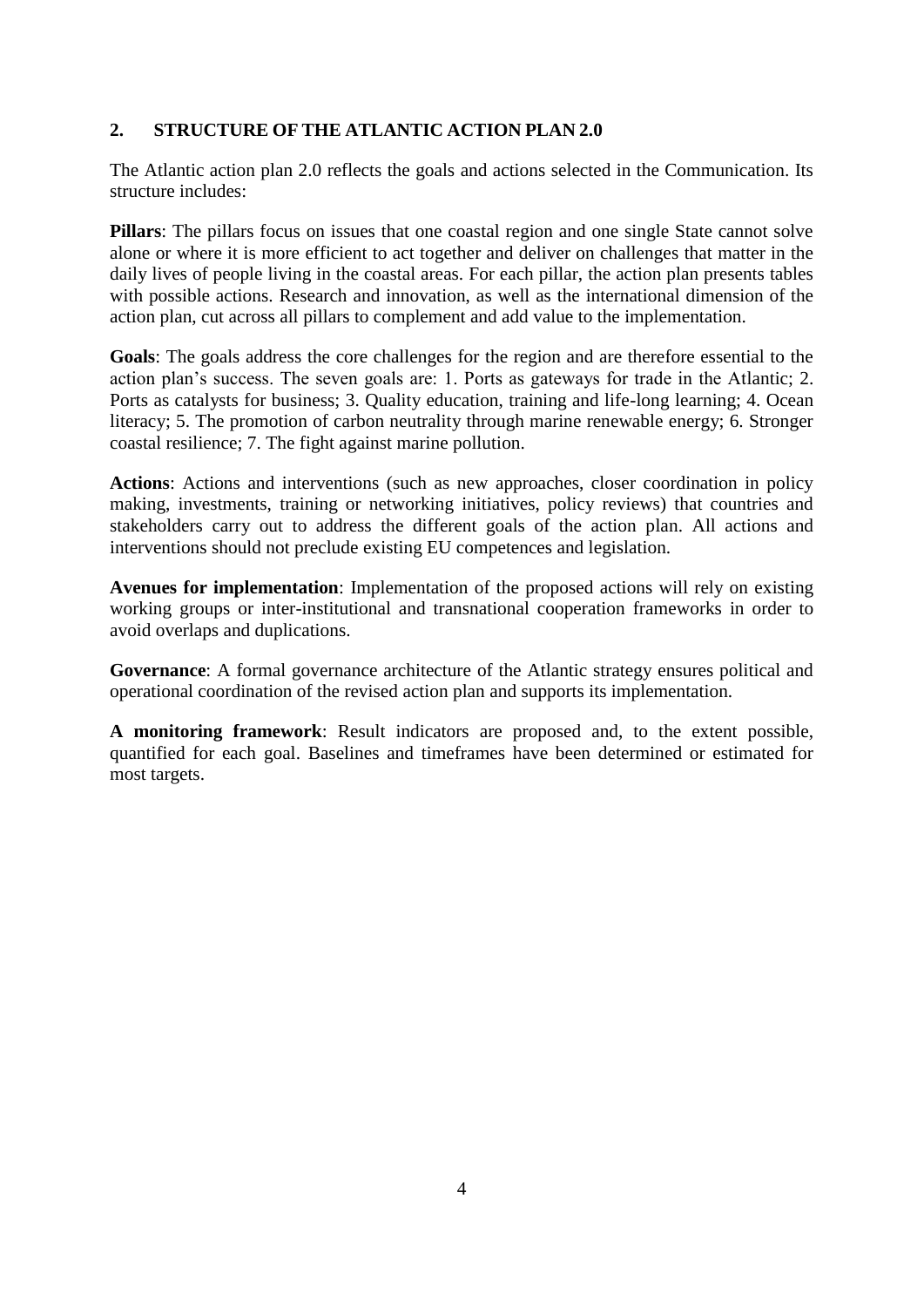## <span id="page-5-0"></span>**PILLAR I: PORTS AS GATEWAYS AND HUBS FOR THE BLUE ECONOMY**

Coastal tourism, aquaculture, shipbuilding, as well as growing industries like marine renewables, are centred on or closely interlinked with the activity of ports. Ports can play a major role in the sustainable development of these sectors and for the transition to carbonfree economy. To seize this opportunity, the role and potential of Atlantic ports need to be re-considered. At the same time, *the role of port operators as catalysts for blue businesses needs to strengthened*. On the other hand, *ports must cooperate among themselves to mobilise financing for smart infrastructures and better plan the development of capacity to accommodate trade growth*.

*Maritime innovation can help with the decarbonisation of maritime sources*. For instance, there are available technologies that reduce the carbon produced by vessels. They include liquefied natural gas, hydrogen production, air lubrication, wind propulsion and exhaust technologies. Installing recharging and refuelling infrastructure for alternative fuels in ports and cargo terminals, including for docked vessels, would significantly improve the air quality in coastal communities.

To address the needs identified above, the pillar includes *two specific goals* and a set of concrete actions.

## <span id="page-5-1"></span>**Goal 1: Ports as gateways for trade in the Atlantic**

The central supporting tool to advance this goal is the recently created **Atlantic Sea-Basin**  Working Group<sup>3</sup>. It will allow Atlantic ports to get together and coordinate in areas where they are not directly competing. It will also facilitate further actions included under this goal. For example, through the group, Atlantic ports that have taken a leadership role in environmental action can cooperate to create a **network of green ports**, which will allow them to exchange and share best practices to develop environmentally friendly service.

To further advance the development of ports to become eco-friendlier, this specific goal also includes the **development of eco-incentive schemes,** as well as **the joint development of**  waste reception and handling plans for ports<sup>4</sup>. Currently, Portugal, Italy, France and Spain are already working on a common scheme<sup>5</sup>, which could be shared through the coordination mechanisms established and expanded across the Atlantic area. Further environmental action under this specific goal includes the launch of an **Atlantic strategy for liquefied natural gas**. A coordinated strategy would help avoid unnecessary investments and could be supported by the EIB's financing programme for green shipping.

Next to environmental action, this specific goal also includes actions to foster short-sea shipping activity in the Atlantic area. This area is of increasing importance in light of Brexit. One concrete action would be to develop a **strategy to better integrate Ireland with continental Europe**. This would include ensuring the ports have the necessary capabilities

1

<sup>&</sup>lt;sup>3</sup> The Atlantic Sea-Basin Working Group was set up at a joint seminar on 'Ireland's European Connectivity - ports and maritime links in the Atlantic sea basin' in Dublin on 16-17 April 2019. The seminar was organised by the three European TEN-T Coordinators (Kurt Bodewig (MoS), Peter Balazs (NSM) and Carlo Secchi (ATL) in close cooperation with the Irish Maritime Development Office. The working group will be chaired by the TEN-T Motorways of the Sea Coordinator in cooperation with the Atlantic and North Sea Mediterranean Corridor Coordinators.

<sup>&</sup>lt;sup>4</sup> The new Directive on port reception facilities for the delivery of waste from ships (COM/2018/033 final) suggests that the waste and handling plans which Member States must put in place, may be developed jointly by two or more neighbouring ports in the same geographical region for reasons of efficiency, provided that the need for and availability of port reception facilities are specified for each port (see Article 5(3)).

<sup>&</sup>lt;sup>5</sup> <http://mae-project.eu/>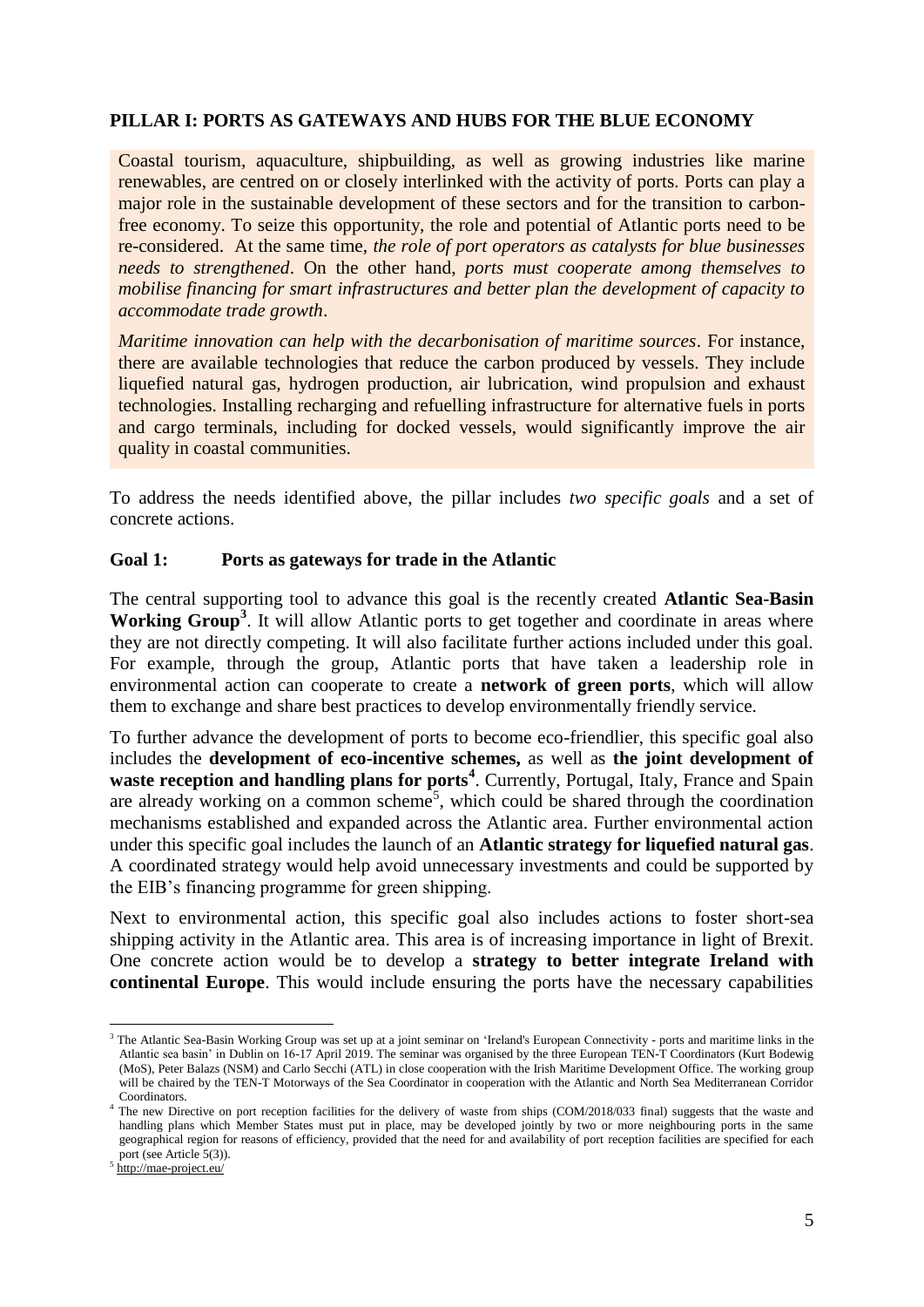and infrastructure to further develop short-sea shipping in the region. To better understand the circumstances and needs for developing this field, this specific goal includes commissioning a **study to analyse the existing freight flows,** looking at both the maritime and hinterland flows.

The actions will be mainly implemented through the Atlantic Sea-Basin Working Group, led by the European Coordinator of the Motorways of the Sea. Partners will include all core ports of the Atlantic and North Sea Mediterranean corridors, as well as comprehensive ports within the range of between Amsterdam and Algeciras. They will also include EU Member State representatives, as well as shipping and ferry lines, freight forwarders and other logistical stakeholders.

## **Actions**

- **► Develop the TEN-T Motorways of the Sea in the Atlantic**
- **► Create a network of green ports by 2025**
- **► Foster short-sea shipping links in the Atlantic area to better integrate Ireland**
- **► Launch an Atlantic strategy on liquefied natural gas**
- **► Develop eco-incentive schemes to upgrade port infrastructure**
- **► Jointly develop waste and handling plans for Atlantic ports**

## <span id="page-6-0"></span>**Goal 2: Ports as catalysts for business**

In order to act as blue growth hubs, ports need to become enablers and catalysts for blue businesses. This specific goal includes a few actions to address this issue. A first action is to **create blue hubs of excellence** across the EU Atlantic area. This would entail ports actively seeking cooperation with other local maritime stakeholders and acting as a catalyst for the blue economy. To ensure this action has maximum effect, it will be important to simultaneously **create conditions to attract new stakeholders** in ports. This could be done by encouraging partnerships with research institutions or the tourism industry, for example, or by installing incubators and accelerators for blue economy start-ups or allocating dedicated areas to industry.

For ports to develop and evolve, they need the support of the public and should be underpinned by communication and awareness campaigns and the regular engagement of citizens. To ensure support from legislators and make necessary funding available, ports will need to **expand the collection of data** beyond traditional data on logistics. Although in terms of logistical activity ports are already among the largest hubs, they may increase their impact on the local economy through diversification. To show this, it will be important for ports and communities **to gather and communicate data on the impact ports have on social and environmental issues**, particularly on employment and air pollution.

The creation of blue hubs of excellence could be built on the example of successful initiatives in Portugal and Spain, namely the Portuguese Port Tech Accelerator<sup>6</sup> programme, as well as the Port of Vigo's blue growth strategy<sup>7</sup>. The Atlantic ports themselves and local blue

1

<sup>6</sup> http://bluetechaccelerator.com/

<sup>7</sup> http://bluegrowthvigo.eu/en/impact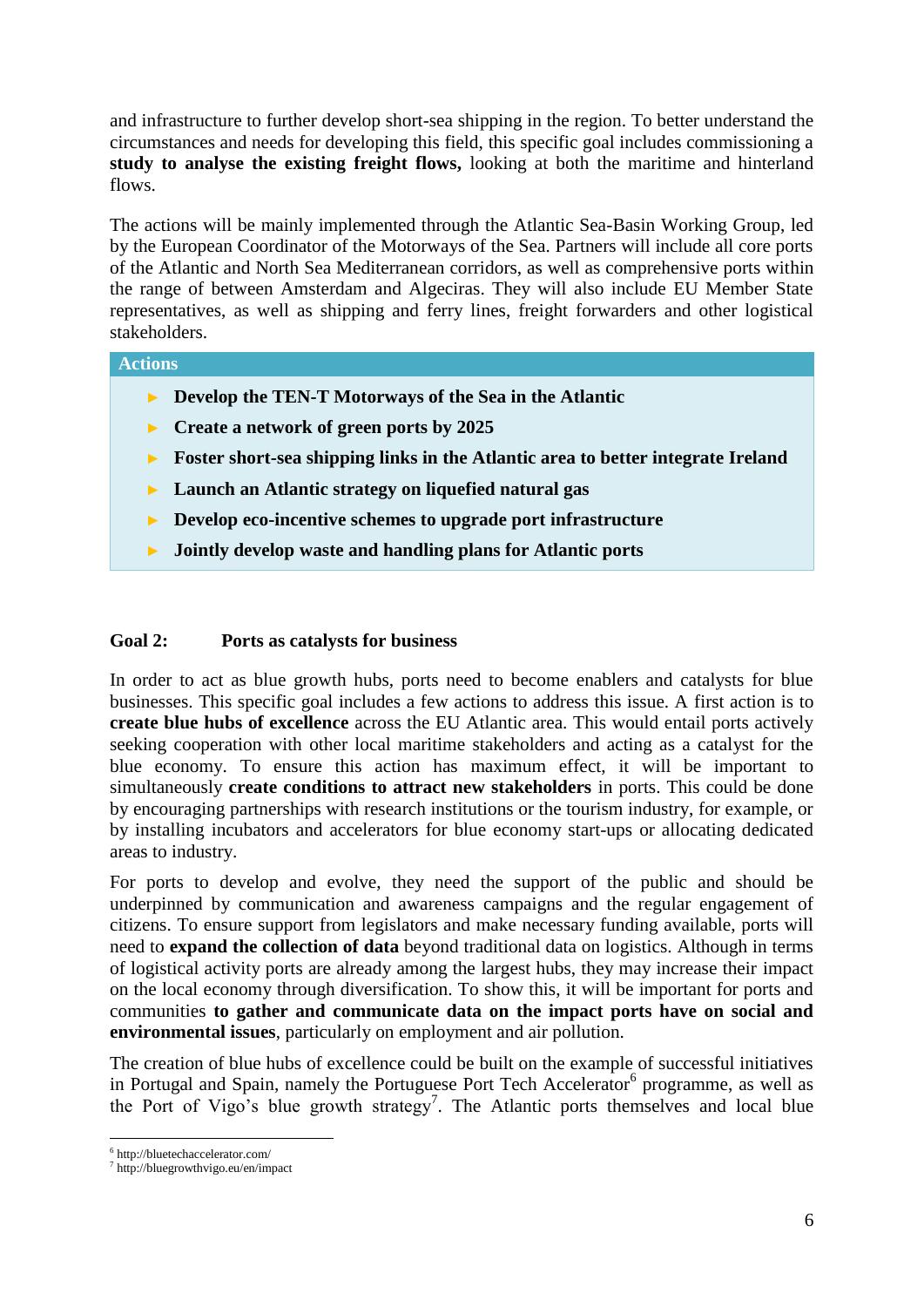economy stakeholders should lead the implementation.

On the other hand, the Atlantic Sea-Basin Working Group will help to share knowledge and exchange best practices, aiming to raise political awareness and leverage the necessary funding.

| <b>Actions</b> |                                                                                                       |
|----------------|-------------------------------------------------------------------------------------------------------|
|                | Develop a blue accelerator scheme for Atlantic ports to help scale up innovative<br><b>businesses</b> |

- **► Share best practices, exchange ideas and tackle problems jointly**
- **► Expand data collection beyond traditional (logistics) data**
- **► Increase communication and availability of data on the economic potential of ports**

## <span id="page-7-0"></span>**PILLAR II: BLUE SKILLS OF THE FUTURE AND OCEAN LITERACY**

Having the right set of skills is essential to take advantage of innovation and rapidly deploy blue technologies. *A specialised blue education and training offer based on a business intelligence scheme* can attract young talent to the blue economy, stimulate productivity and *increase the competitiveness of the EU Atlantic area*. While specialised clusters already operate at local and regional level, *efficient sea-basin cooperation can facilitate crossborder circulation of qualified workers to match the evolving labour market demand*.

Another focus area is ocean literacy. *Ocean literate citizens* can 'adapt their everyday behaviour to make informed and responsible decisions that promote ocean stewardship in a co-creation approach'.

To address the needs identified above, the pillar includes *two specific goals* and a set of concrete actions.

## <span id="page-7-1"></span>**Goal 3: Quality education, training and life-long learning**

1

To ensure quality training and the promotion of blue skills, it will be important to continue identifying the existing **blue skills gaps** in maritime communities through a comprehensive mapping of current and future skills sets and training programmes on offer. The premise is that both need to cooperate in a structured and regular way: curricula need to be reviewed and updated in order to keep pace with the requirements and skills needs of the labour market. Projects such as *MATES<sup>8</sup>* work on this aspect by looking closely at two specific sectors of the blue economy, namely shipbuilding and offshore renewable energy. It will be important to deepen cooperation between stakeholders by building, for example, on the results of all relevant projects in this area, and expand it further.

<sup>8</sup> MATES implements the Blueprint for sectoral cooperation on skills, which is an initiative of the 2016 Skills Agenda for Europe; the Blueprint will be continued through the updated Skills Agenda.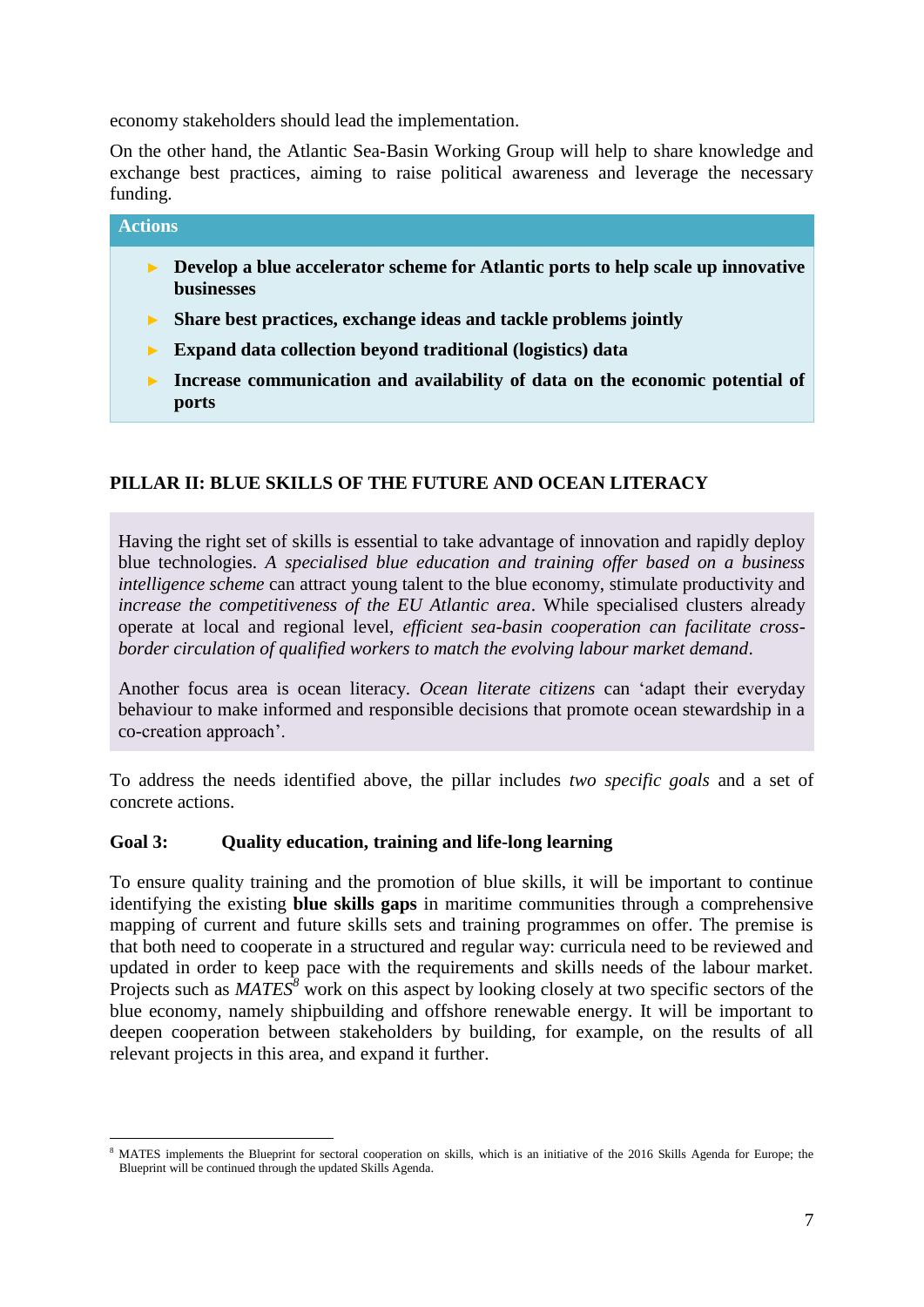A first step would be to **enhance data collection** across all sectors in the EU Atlantic area, tapping into existing databases, studies, project deliverables and experiences to avoid duplication. To facilitate this process, it will be important to improve cooperation between businesses and training providers. One action could be to **promote institutions that act as liaison centres**. These institutions can help align the future workforce with the skills demand. On this basis, a **business intelligence scheme** can help collect data from businesses on their demand (for apprenticeships, permanent workforce skills, etc.), building upon existing EU big data projects on skills and try and match them with relevant skills supply for all actors, thus facilitating exchange. A functioning social dialogue could also be an important factor for such a cooperation.

Further, it will also be important to facilitate cross-border mobility of workers to match evolving labour demand. This specific goal could foresee as an action the identification of good practices, through peer learning, **to** help match employers and jobseekers in the blue economy. A mapping of their roles and responsibilities across coastal regions would help understand the labour demand and supply in the blue economy of each region. Through strengthening the links between these actors, best practices should be shared and approaches possibly further coordinated. At the same time, taking advantage **of a geographic information platform** on the existence of job opportunities in the blue economy could assist mobility and help fill short-term demand gaps. This could be explored also with the support of the existing EURES portal<sup>9</sup>. Cooperation and exchanges through it would be useful to avoid a duplication of efforts.

Projects funded through the European Maritime and Fisheries Fund and launched under the blue careers topic of the 2016 and 2018 blue economy calls for projects could also serve as a starting point for future actions. Actual implementation will rely on local and national authorities, regional development authorities and agencies as well as employers, facilitators, regional social partners, educators and VET providers. In bringing together a variety of stakeholders, maritime clusters can play an important role in this respect too.

Cooperation and exchanges through it would be useful to avoid a duplication of efforts.

The actions under Goal 3 could also inform the international work under the Galway and Belém Statements.

| <b>Actions</b>                                     |  |
|----------------------------------------------------|--|
| • Identify blue skill gaps in the EU Atlantic area |  |

- **► Harmonise data collection in the area of blue careers**
- **► Create a business intelligence scheme and promote liaison centres for improved cooperation between businesses and training providers**
- **► Identify through peer learning best practices for matchmaking employers and jobseekers that serve as inspiration**
- **► Take advantage of existing information platforms for job opportunities and harvest their potential for blue jobs.**

1

<sup>&</sup>lt;sup>9</sup> At EU-wide level:<https://ec.europa.eu/eures/public/language-selection> and in particular for the young: [https://ec.europa.eu/eures/public/opportunitieshttps://ec.europa.eu/eures/public/opportunities](https://ec.europa.eu/eures/public/opportunities)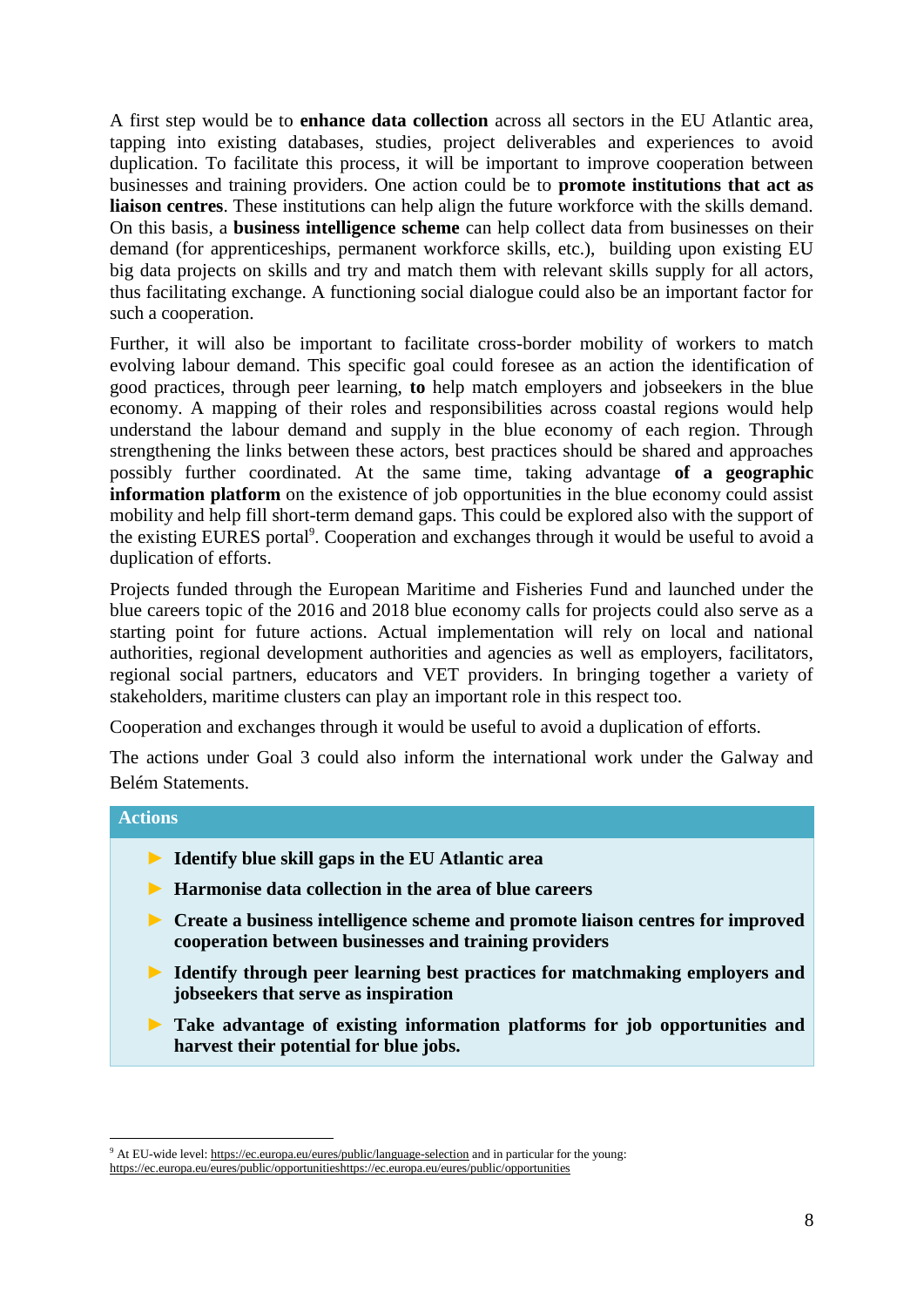#### <span id="page-9-0"></span>**Goal 4: Ocean literacy**

<u>.</u>

A key action under this specific goal would be to pursue activities under the future **pan-European Ocean Literacy platform, 'EU4Ocean'**<sup>10</sup>, specifically in the EU Atlantic area. This can complement and build on the already existing transatlantic **ocean literacy implementation strategy<sup>11</sup> developed by the Ocean Literacy Working Group of the All-Atlantic Ocean Research Alliance (AORA)**. This strategy would serve as an additional guiding document for ocean literacy actions in the EU Atlantic area, as it includes actions on formal and informal education involving schools, civil society, training and general awareness. Synergies between ocean literacy actions in the EU Atlantic Member States and those in other parts of Europe could also be sought.

Regarding schools, the 'EU4Ocean' platform can be used to pursue two actions to increase ocean literacy and education on maritime issues in the EU Atlantic area. One action would be to screen the national curricula to understand to what extent the intrinsic value of the ocean is embedded in what schools teach with a view to launching an **Atlantic Ocean literacy pilot curriculum**. Such a pilot would detail the potential actions that schools and education departments of the Atlantic area can implement to increase ocean literacy among students. This action could be integrated into existing curricula, or act as a stand-alone action. It would serve as a basis to create **25 Atlantic blue schools by 2025**, inspired by the Escola Azul action<sup>12</sup> in Portugal.

The AORA Ocean Literacy Working Group could serve as an additional vehicle to promote best practices in this field and help distinguish schools with a genuine maritime focus in order to promote, for example, the EU Atlantic area as a 'marine educational area'<sup>13</sup>. In all cases, to step up the formal education component, a dialogue should be opened with the national education systems to explore the best ways possible to include ocean literacy in the national curricula.

To ensure that ocean literacy is part of a robust life-long learning process, future national and EU blue skills training projects as well as research and innovation projects are encouraged to include an **ocean literacy component** in their activities. For instance, research projects on blue growth in Horizon 2020 are already including specific evaluation criteria on the impact of such projects in raising public awareness and engaging citizens. Good practices and ideas can be exchanged through the ocean literacy implementation strategy.

The EU continues to work on implementing the Galway and Belém Statements towards an All-Atlantic Ocean Research Alliance by fostering closer cooperation with Atlantic partners along and across the Atlantic basin. Through the **All-Atlantic Ocean Youth Forum**<sup>14</sup>, the EU will support the implementation of an All-Atlantic wide community of Youth Ambassadors

<sup>&</sup>lt;sup>10</sup> The 'EU4Ocean' platform on ocean literacy envisages various actions, including the creation and management of a network of blue schools across Europe active or potentially interested in ocean-awareness activities. This network would be open to primary schools as well as lower and upper secondary technical and vocational schools.

<sup>&</sup>lt;sup>11</sup>[https://www.atlanticresource.org/aora/sites/default/files/GalleryFiles/Publications/TransAtlanticOceanLiteracyImplementationStrategy22Ja](https://www.atlanticresource.org/aora/sites/default/files/GalleryFiles/Publications/TransAtlanticOceanLiteracyImplementationStrategy22Jan2016.pdf) [n2016.pdf](https://www.atlanticresource.org/aora/sites/default/files/GalleryFiles/Publications/TransAtlanticOceanLiteracyImplementationStrategy22Jan2016.pdf)

<sup>&</sup>lt;sup>12</sup> For which the blueprint was developed as part of a Horizon 2020 project called 'SeaChange' on ocean literacy.

<sup>&</sup>lt;sup>13</sup> To which the cheeping that the commitment of schools that raise awareness about ocean protection, France has developed a national label – 'Marine Educational Area'. Each year, selected schools receive an award for actively promoting participatory management of the marine environment. More information can be found here: [http://www.aires-marines.fr/Proteger/Sensibiliser-le-public/Les-aires-marines](http://www.aires-marines.fr/Proteger/Sensibiliser-le-public/Les-aires-marines-educatives/Le-label-Aire-marine-educative)[educatives/Le-label-Aire-marine-educative](http://www.aires-marines.fr/Proteger/Sensibiliser-le-public/Les-aires-marines-educatives/Le-label-Aire-marine-educative)

<sup>&</sup>lt;sup>14</sup> The All-Atlantic Ocean Youth Forum was launched by the European Commission on 6-7 February 2020 and follows on from the first All-Atlantic Ocean Youth Ambassador Summer School in Galway (Ireland) on 23–27 August 2019. The Forum is an example of how the EU works with its transatlantic partners along and across the Atlantic basin, to empower the next generation of leaders to engage in sustainable development along and across the Atlantic Ocean.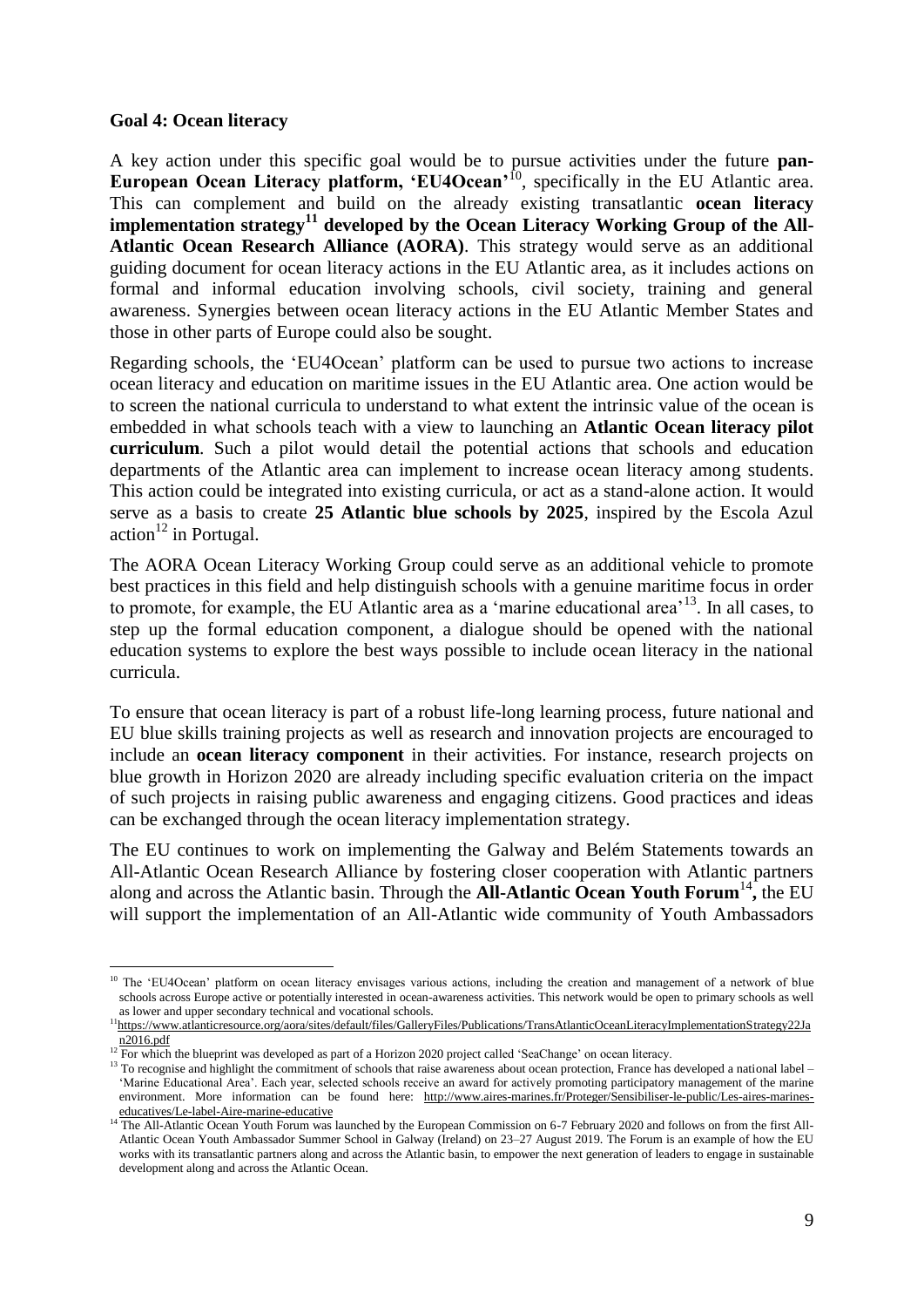and work towards the integration of training on science and citizen engagement, communication and outreach as part of their training pathway for career development.

Actions to raise awareness in civil society at large and engage citizens with the ocean should be organised, for example, around the celebration of World Oceans Day on 8 June<sup>15</sup>. These can include an **annual Atlantic beach-cleaning** day or initiatives such as the Irish pilot action 'Go Atlantic Blue'<sup>16</sup>. More events could also be organised annually on European Maritime  $Day<sup>17</sup>$  and under the future 'EU ocean literacy' platform to give these issues more visibility and generate impact, with marine research institutions and museums opening their doors and facilitating access for the general public to help raise ocean literacy throughout the EU Atlantic area.

The actions on ocean literacy for the EU Atlantic area in particular could also be implemented with or through AORA and build on the work of its Ocean Literacy Working Group.

There should be more coordination of activities with the work under the future 'EU4Ocean' platform, which will include the European Network of Blue Schools and the European Youth Forum for the Ocean. The latter will support and where appropriate complement the European Commission's All-Atlantic Ocean Youth Forum and its Youth Ambassador Programme launched in the summer of 2019.

The actions under Goal 4 will also be part of the international work under the Galway and Belém Statements.

#### **Actions**

1

- **► Launch an Atlantic Ocean literacy pilot curriculum**
- **► Create 25 Atlantic blue schools by 2025**
- **► Implement an ocean literacy component (dissemination) in relevant projects**
- **► Make use of the All-Atlantic Ocean Youth Forum**
- **► Engage citizens in ocean-related actions in the EU Atlantic area**
- **► Engage citizens in activities organised for European Maritime Day, International Ocean Day and under the future EU4Ocean platform**

### <span id="page-10-0"></span>**PILLAR III: MARINE RENEWABLE ENERGY**

The EU Atlantic area is the leader in and testbed for the development of novel marine renewables<sup>18</sup>, especially ocean energy and floating offshore wind. To reach the *next step of development, namely the commercial maturity of successful prototypes*, is essential to *maintain technological leadership, retain talent and provide affordable clean energy*. The countries participating in the Atlantic maritime strategy have developed a strong

<sup>&</sup>lt;sup>15</sup> Potential activities on World Oceans Day, 8 June, could include ensuring open doors and easy access for the general public to marine research institutions and museums in order to help raise ocean literacy throughout the EU Atlantic area.

<sup>16</sup> [https://www.marine.ie/Home/site-area/news-events/press-releases/go-atlantic-blue-celebrate-our-atlantic-ocean-world-oceans-day.](https://www.marine.ie/Home/site-area/news-events/press-releases/go-atlantic-blue-celebrate-our-atlantic-ocean-world-oceans-day) The pilot action was developed under the framework of the Galway Statement and will be replicated through the All-Atlantic Ocean Research Alliance on World Oceans Day.

<sup>&</sup>lt;sup>17</sup> <https://ec.europa.eu/maritimeaffairs/maritimeday/en>

<sup>&</sup>lt;sup>18</sup> Marine renewable energy includes offshore wind (bottom fixed and floating) and ocean energy (waves and tidal energy).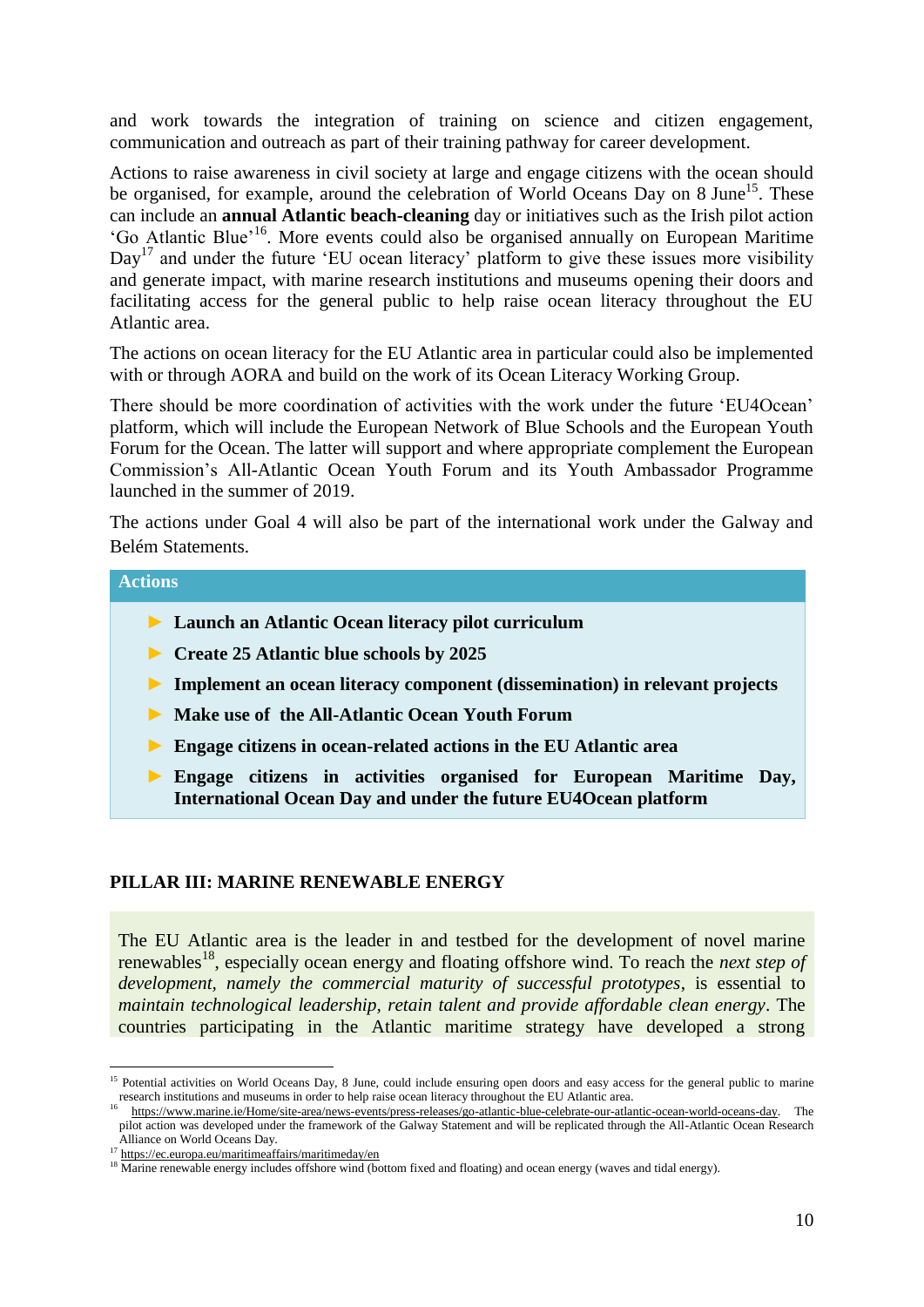cooperation on maritime spatial planning. This pillar responds to several interconnected challenges, which are to *increase access to finance, obtain the necessary political support and public acceptance, facilitate knowledge sharing and make use of best practices* across the region.

To address the needs identified above, the pillar includes *one specific goal* and a set of concrete actions.

## <span id="page-11-0"></span>**Goal 5: The promotion of carbon neutrality through marine renewable energy**

The Atlantic has the most powerful tide and wave resources in Europe and is home to most of Europe's marine renewable energy test centres and development sites. Renewable electricity is key to decarbonisation, contributing to the decarbonisation of transport, home heating and industry. Hydrogen cannot contribute to decarbonisation if it is not produced with a low carbon footprint. It is therefore essential to use the Atlantic resources to the maximum possible extent.

To this aim, it is proposed to set **specific deployment objectives in the Atlantic** region by supporting the work of the Set Plan Implementation Group for Ocean Energy<sup>19</sup>.

By setting specific objectives, development could be steered in a concrete direction and the next steps taken towards commercialisation. It would be part of a more general action to **pool together different initiatives** in the area, which would facilitate knowledge sharing and avoid duplication of efforts. Part of the knowledge sharing would entail defining the **best sites for marine renewable energy farms** across the Atlantic as demonstrated by the use of Copernicus data, while ensuring appropriate attention to environmental impacts and information services<sup>20</sup>. This includes both identifying which type of renewable energy would be the most profitable in a certain area as well as which infrastructure, especially which type of ports, are available in the area to facilitate the deployment of the technology. The area should also be selected taking into account the ecosystems found there and taking all necessary measures to prevent and minimise negative impacts on the marine environment. Exploiting synergies with other economic activities, e.g. fisheries, in the selected area could also prove beneficial. In this sense making the best use of the existing planning tools at EU level can facilitate the attainment of this goal. The Strategic Environmental Assessment Directive (SEA Directive)<sup>21</sup> allows the consideration of reasonable alternatives to be taken into account with view of the geographical scope of the plan and programme and thus better allow integrating environmental considerations in the plan making process. The Maritime Spatial Planning Directive is also an important tool to integrate different sectors and ensure good appropriation by the different actors.

To ensure funding availability, the goal includes two actions. The first would see the development of **incentives for demonstrations** that recognise that costs are higher for technologies before they are deployed at scale, such as floating wind turbines and devices harnessing the energy of waves and tides. The second would **strengthen the regional funding mechanisms<sup>22</sup>** implemented beyond 2021, through longer projects and funding

<u>.</u>

<sup>&</sup>lt;sup>19</sup> <https://setis.ec.europa.eu/ocean-implementation>

<sup>&</sup>lt;sup>20</sup> https://www.copernicus.eu/en/use-cases?f%5B0%5D=domain\_taxonomy\_term\_name%3ABlue%20Economy,

http://marine.copernicus.eu/natural-resources-energy/

<sup>&</sup>lt;sup>21</sup> Directive 2001/42/EC of the European Parliament and the Council on the assessment of the effects of certain plans and programmes on the environment, OJ L 197, 21.7.2001

<sup>&</sup>lt;sup>22</sup> Based on the experience of the Ocean ERA net mechanism. More information can be found here: [https://oceaneranet.eu](https://oceaneranet.eu/)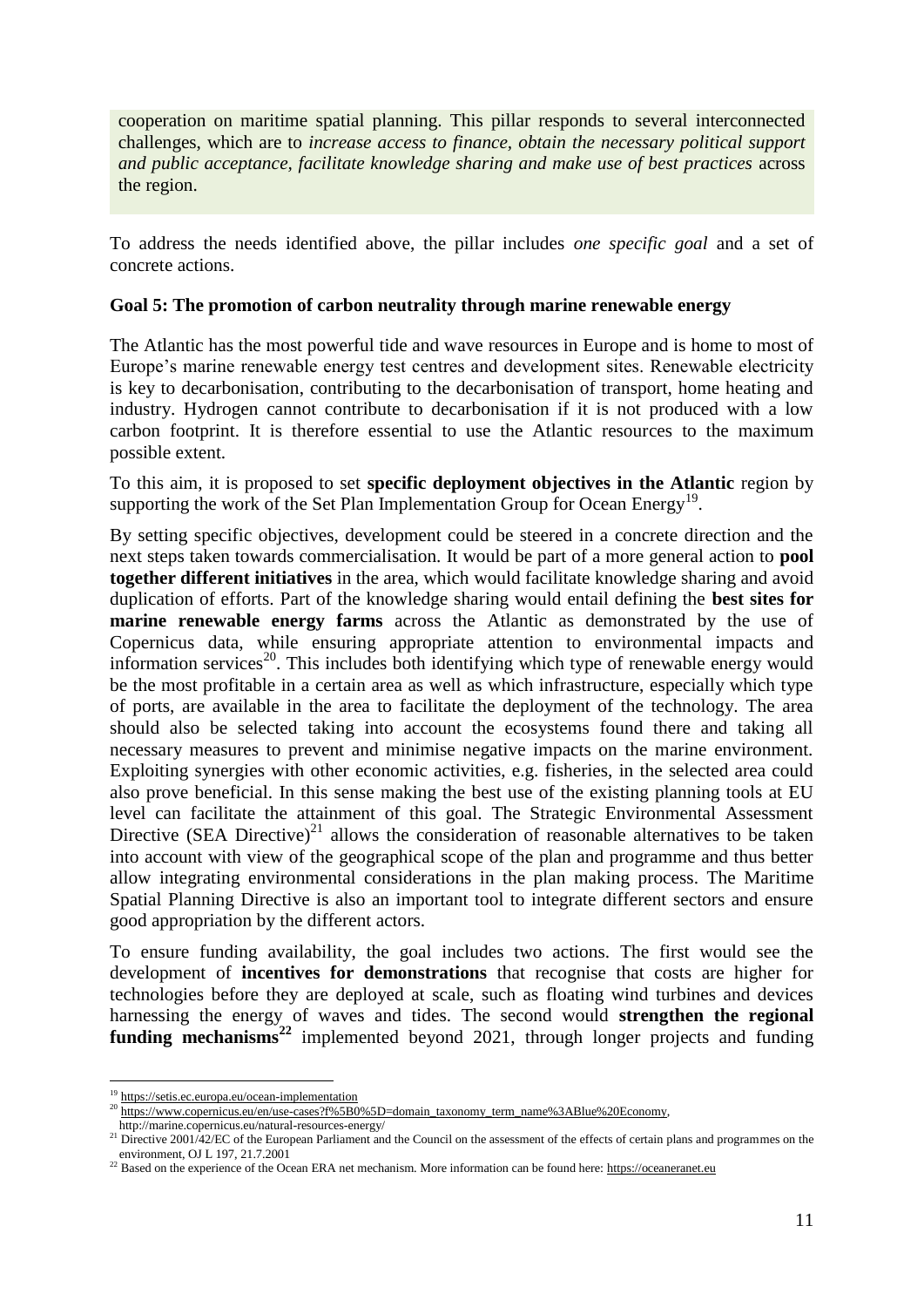possibilities. This would also entail facilitating access to test facilities through a future scheme designed according to the lessons learnt from past or ongoing projects such as Marinet<sup>23</sup>, Marinet2<sup>24</sup>, Foresea<sup>25</sup>, Blue-Gift<sup>26</sup> or OceanDemo<sup>27</sup>, for example. The closer cooperation through these networks would also make it possible to identify flagship projects for each of the ocean energies. This could help inform the coastal communities about ocean energy and engage them in it.

On a more general level, this specific goal includes developing public awareness using appropriate communication tools on marine renewable energy in the Atlantic **a**nd assessing the socioeconomic and environmental impact of the different available technologies. This would help local communities to better understand the risks and benefits of marine renewable energy. This would help inform and engage both policy makers and the wider public. In this sense, it will complement the work of stakeholders and flagship projects.

Lastly, the specific goal can be attained by **developing a specific framework for islands** that facilitates the development of ocean energy. This could be done through the Clean Energy for EU Islands initiative<sup>28</sup> and would need to be coordinated with both national and local authorities to allow fast-track processes. It would help to address the issues of cost and administrative burden.

The actions could be initiated and steered through the SET  $Plan^{29}$  Working Group on Ocean Energy, under the co-leadership of the European Commission. Technical implementation would rely on marine renewable energy developers and interest organisations. It would also need the expertise and support of regional and local authorities.

# **Actions ► Set specific deployment objectives for marine renewable energy in the Atlantic regions taking into account their environmental impacts ► Define best sites for marine renewable energy farms (including offshore wind) and adjacent ports across the Atlantic ► Implement incentives for deployment of innovative renewable energy installations ► Pool together different marine renewable energy initiatives covering the EU**

- **Atlantic area, based on the philosophy and furthering the objectives of the Strategic Energy Technology plan (SET plan)**
- **► Develop a communication strategy on marine renewable energy in the Atlantic**
- **► Strengthen cooperation in the European ocean energy community**
- **► Develop a specific ocean energy framework for EU islands in the Atlantic, in line with the Clean Energy for EU islands initiative**

<sup>26</sup> <http://bluegift.eu/>

<u>.</u>

 $\frac{^{23} \text{http://www.fp7-marinet.eu/}}{^{24} \text{1} \cdot \text{m}}$  $\frac{^{23} \text{http://www.fp7-marinet.eu/}}{^{24} \text{1} \cdot \text{m}}$  $\frac{^{23} \text{http://www.fp7-marinet.eu/}}{^{24} \text{1} \cdot \text{m}}$ 

[http://www.marinet2.eu](http://www.marinet2.eu/)<br>http://www.nweurope.eu/p

<sup>25</sup> <http://www.nweurope.eu/projects/project-search/funding-ocean-renewable-energy-through-strategic-european-action/>

<sup>27</sup> [http://www.nweurope.eu/projects/project-search/oceandemo-demonstration-programme-for-ocean-energy-pilot-farms-and-supporting](http://www.nweurope.eu/projects/project-search/oceandemo-demonstration-programme-for-ocean-energy-pilot-farms-and-supporting-technologies/)[technologies/](http://www.nweurope.eu/projects/project-search/oceandemo-demonstration-programme-for-ocean-energy-pilot-farms-and-supporting-technologies/)

<sup>&</sup>lt;sup>28</sup> <https://ec.europa.eu/energy/en/topics/renewable-energy/initiatives-and-events/clean-energy-eu-islands>

<sup>&</sup>lt;sup>29</sup> https://ec.europa.eu/energy/en/topics/technology-and-innovation/strategic-energy-technology-plan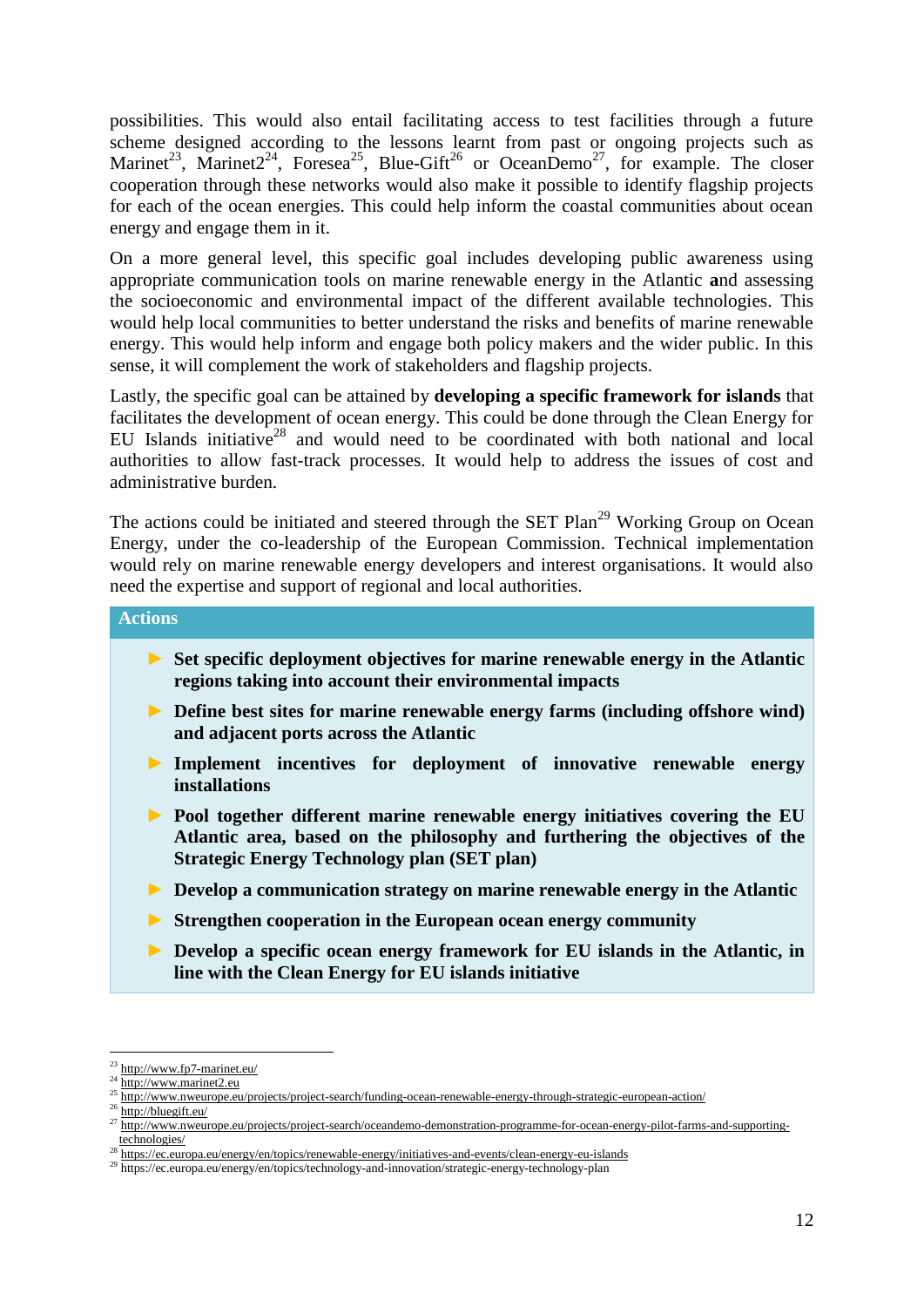## <span id="page-13-0"></span>**PILLAR IV: A HEALTHY OCEAN AND RESILIENT COASTS**

The EU Atlantic coast is vulnerable, considering the high number of human activities in this area. Large storms, floods and erosion also have a detrimental effect on large parts of the coast and will likely be exacerbated through climate change. Both the ocean and cryosphere in a changing climate<sup>30</sup> report from the UN's Intergovernmental Panel on Climate Change<sup>31</sup> and the annual ocean state report<sup>32</sup> from the EU Copernicus Earth Observation programme<sup>33</sup>, predict a continued rise of sea level at an accelerated pace by the end of the century, increased marine heat waves or storm surges. *Risk prevention and adaptation measures are necessary to protect the coastal habitats and biodiversity, as well as infrastructure and economic activities at risk.* Marine and coastal habitats should be preserved and valorised, notably with the view to develop new forms of maritime and coastal tourism. In this particular economic sector, circular economy, zero pollution, energy efficiency and biodiversity preservation should be the guiding principles to develop more sustainable practices that benefit local development and local employment all over the year. Although shipping has become safer over the past decades, marine pollution resulting from deliberate and accidental spills of oil and other harmful substances remains a high risk. *Effective risk management of spills and their impact requires cross-sectoral cooperation and work at regional level.* Marine pollution and notably plastics, is another major problem. Materials valuable for recycling are polluting Atlantic beaches and damaging the environment They could be collected and pumped back into the economy, making it more circular. *Coastal regions and citizens can develop an Atlantic response to marine litter through a system of coordinated actions*, adding to the ongoing initiatives under the Convention for the Protection of the Marine Environment of the North-East Atlantic  $(OSPAR)^{34}$  the EU Marine Strategy Framework Directive<sup>35</sup> (MSFD), the SEA Directive and the EU Strategy for Plastics.

To address the needs identified above, the pillar includes *three specific goals* and a set of concrete actions.

### <span id="page-13-1"></span>**Goal 6: Stronger coastal resilience**

To test the level of protection of coastal communities and make them safer, it is necessary to **demonstrate a comprehensive EU Atlantic area-observing system** that provides enough advanced notice and precision to support ocean climate forecasting and projections at regional scale and successful **emergency response to storm surge, hurricane, floods and tsunami warnings**. To this effect, the results of research projects and EU-wide and international initiatives<sup>36</sup> in this area, including those of EU Member States, should be taken into account,

<sup>1</sup> <sup>30</sup> <https://www.ipcc.ch/srocc/home/>

<sup>&</sup>lt;sup>31</sup> The UN's Intergovernmental Panel on Climate Change was tasked with assessing the scientific evidence on climate change.

<sup>&</sup>lt;sup>32</sup> [http://marine.copernicus.eu/2nd-ocean-state-report-available/,](http://marine.copernicus.eu/2nd-ocean-state-report-available/) http://marine.copernicus.eu/3rd-ocean-state-report-now-available/

<sup>33</sup> [www.copernicus.eu](http://www.copernicus.eu/)

<sup>&</sup>lt;sup>34</sup> The [Convention for the Protection of the Marine Environment of the North-East Atlantic](https://www.ospar.org/convention/text) (the 'OSPAR Convention') was open for signature at the Ministerial Meeting of th[e Oslo and Paris Commissions](https://www.ospar.org/about/history) in Paris on 22 September 1992. It was adopted together with a final declaration and an action plan. All five EU Member States, participants in the Atlantic strategy, are members of OSPAR.

<sup>&</sup>lt;sup>35</sup> Directive 2008/56/EC of 17 June 2008 establishing a framework for community action in the field of marine environmental policy (Marine Strategy Framework Directive)

<sup>&</sup>lt;sup>36</sup> For example, the results of EU research infrastructure projects such as EMSO ERIC [\(http://emso.eu/\)](http://emso.eu/), the AtlantOS project funded under Horizon 2020 [\(https://www.atlantos-h2020.eu/\)](https://www.atlantos-h2020.eu/); as well as international initiatives, for example: the Global Ocean Observing System -GOOS [\(https://www.goosocean.org/\)](https://www.goosocean.org/), GEO – GEOSS and the G7 Future of the Seas and Oceans initiative [\(https://cordis.europa.eu/programme/rcn/702822/en\)](https://cordis.europa.eu/programme/rcn/702822/en).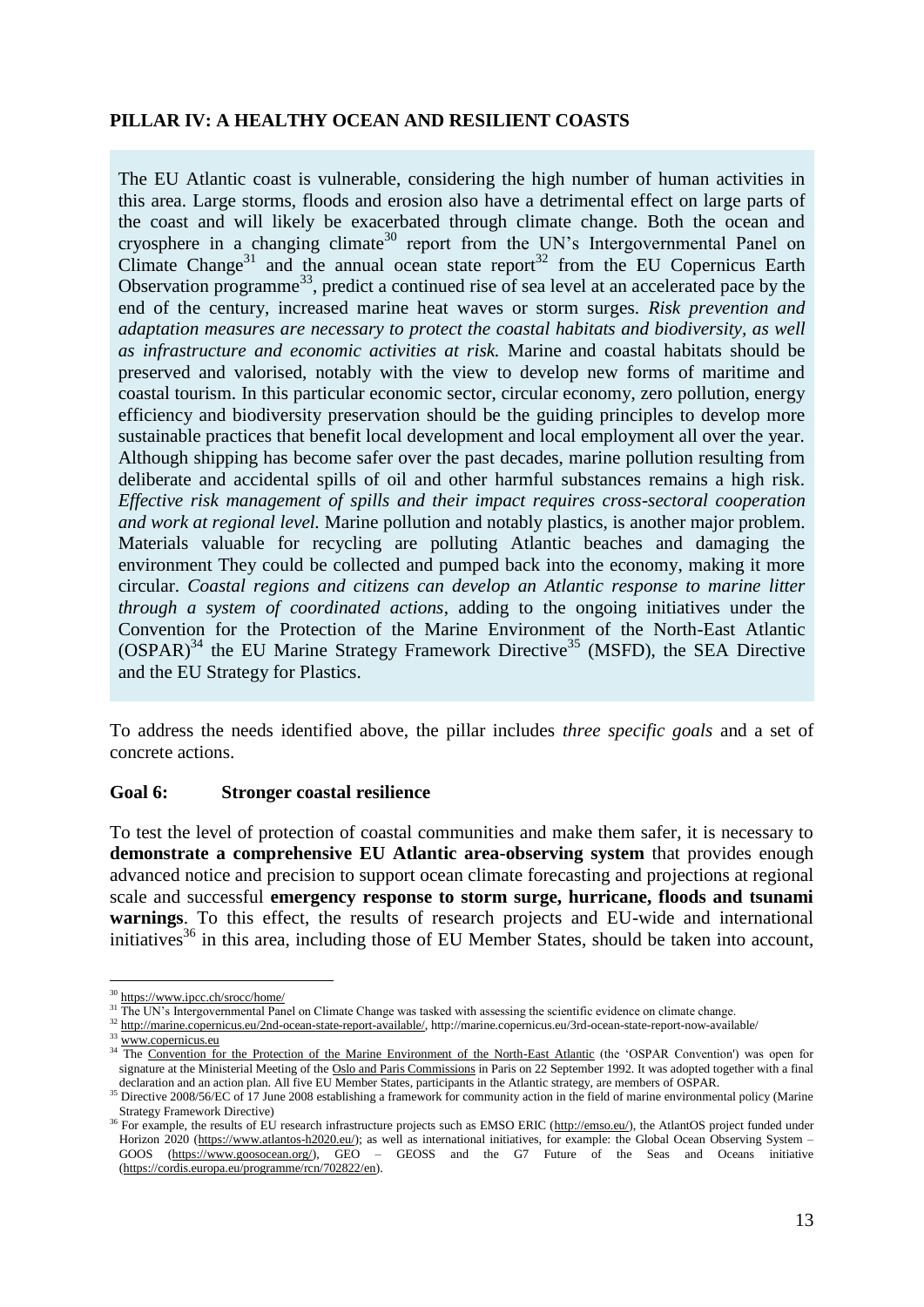e.g. the AtlantOS project that will become a programme<sup>37</sup>, the evolution of the Copernicus marine environment and climate services to the regional and coastal scale.

In addition to that, **closer synergies between existing infrastructures for coastal protection**  will improve the monitoring of the coastline's evolution in the EU Atlantic area. As a first step, this would include **compiling an inventory of regional adaptation strategies and infrastructures** to know what has already been done and share potential best practices. The link between the strategies and the risk assessments as well as risk management plans should be established<sup>38</sup>. Following an environmental impact assessment, **test spaces** and **pilot areas** should be developed to test different methods of coastal protection.

Accelerating sea level-rise exacerbated by loss of sediments due to damming of rivers mean that authorities need to decide appropriate remedial action to protect coastal populations – retreat, traditional grey infrastructure or green infrastructure. Coastal wetlands can filter pollutants and regulate flooding but should not be considered only as useful for humans. There are no formal assessments of European wetland loss for the European continent, but losses have been roughly estimated at 80% of the total resource with the greater part in the past 75 years. The value as hotspots for biodiversity cannot be estimated only in economic terms. To support these management, conservation and restoration measures, the partners of the European Marine Observation and Data Network<sup>39</sup> (EMODnet) will begin **mapping European coastal wetlands** to complement the existing Europe-wide digital maps of seabed habitats, sea-level rise and beach erosion.

More research will strengthen the available knowledge base. Potential **research topics** can include identifying tools for measuring hydro sedimentary dynamics, strengthening the network of tide-gauges (inside and outside ports), measuring the impact of marine activities on hydro sedimentary dynamics, and researching the social acceptability of risks related to coastal erosion.

As proposed in the proposal for a space regulation<sup>40</sup>, the Copernicus programme will develop in the next multiannual financial framework to address coastal environment, maritime security, impacts of climate change. Regional ocean climate forecasting, decadal predictions, remote-sensing of coastal areas, high-resolution ocean forecasts better addressing meso-scale features and coastal dynamics will be addressed in co-development with Member States.

At the same time, it will be important to ensure that the public is aware and engaged on the issue. One action would be to **educate young people** about the natural evolution of the coastline and the potential dangers of coastal erosion. This could be done through the ocean literacy activities and potential relevant blue school programmes proposed under goal 4 of pillar II. A second action would be to **create information campaigns** for Atlantic coastal communities, particularly residents and property developers in the coastal areas. This would inform on the natural evolution of the coastline, the role of vegetation and natural habitats and protection and emergency plans.

1

<sup>&</sup>lt;sup>37</sup> The AtlantOS project and the future programme (developed as part of the Galway and Belém Statement implementation) have already developed a European strategy for an All-Atlantic Ocean observing system, which will guide future observation work. This strategy is an integrated concept for a forward-looking framework and basin-scale partnership to establish a sustainable, multi-disciplinary, multithematic, efficient, and fit-for-purpose ocean-observing system in the Atlantic as a whole.

<sup>&</sup>lt;sup>38</sup> For the next multiannual financial framework, the Commission has proposed to strengthen the strategic approach to investments in disaster risk management that can be co-funded by EU cohesion policy funds. The new proposed approach requires national authorities to plan multiannual investments on the basis of disaster risk management plans, that should be based on the assessment of disaster risks, taking into account climate change impacts and outlining prioritised prevention and preparedness measures.

<http://www.emodnet.eu/>

<sup>40</sup> Proposal for a Regulation establishing the space programme of the Union and the European Union Agency for the Space Programme and repealing Regulations (EU) No 912/2010, (EU) No 1285/2013, (EU) No 377/2014 and Decision 541/2014/EU – COM(2018)447 final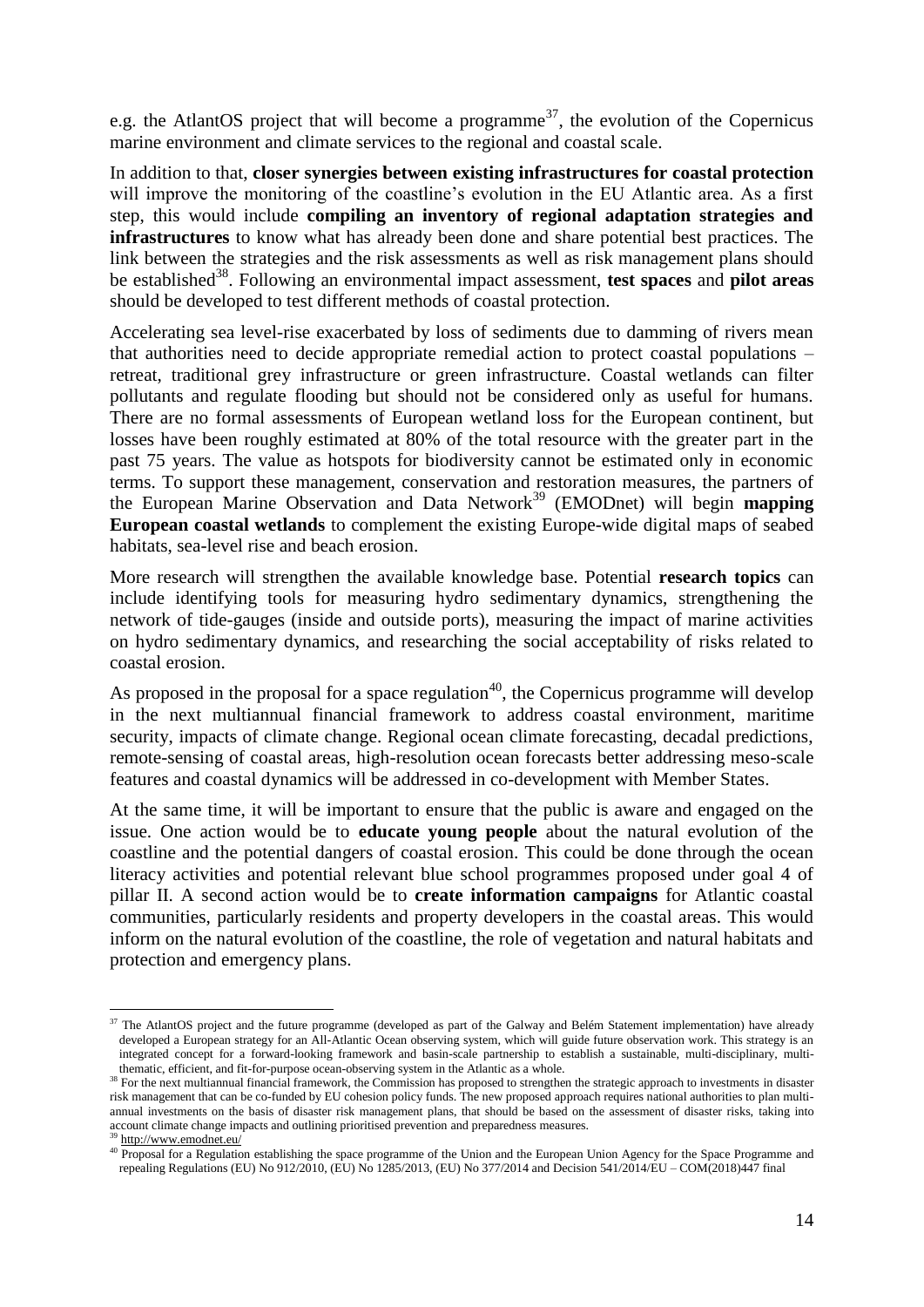The implementation should build upon LIFE projects and progress towards a pilot joint strategy on coastal observation in the EU Atlantic area. This would also need to involve local and national stakeholders, such as CEREMA in France.

The actions should ensure that all uses and designations of sea areas are coherent by implementing the EU Directive on Maritime Spatial Planning<sup>41</sup>, in particular by taking into account the Natura 2000 network (the largest international network of protected areas, including coastal and marine habitats). Where relevant the preparation and adoption of plans and programmes, in the sense of the SEA Directive, should ensure that these plans and programmes are made subject to an environmental assessment and screening prior to their adoption.

The actions under Goal 6 will also be part of the international work under the Galway and Belém Statements.

| <b>Actions</b>                                                                                                                                              |  |  |  |  |  |
|-------------------------------------------------------------------------------------------------------------------------------------------------------------|--|--|--|--|--|
| Demonstrate a comprehensive alert and observing system for incoming storms<br>and floods in the EU Atlantic area                                            |  |  |  |  |  |
| Develop synergies between existing EU infrastructures for coastal observation<br>and protection and increase the development of in-situ ocean observatories |  |  |  |  |  |
| Develop test spaces, pilot areas to test methods of coastal protection                                                                                      |  |  |  |  |  |
| and promote nature-based solutions                                                                                                                          |  |  |  |  |  |
| • Promote sustainable practices in coastal and maritime tourism                                                                                             |  |  |  |  |  |
| Compile an inventory of regional adaptation strategies, share best practices                                                                                |  |  |  |  |  |
| <b>Create information campaigns for Atlantic coastal communities</b>                                                                                        |  |  |  |  |  |
| $\triangleright$ Educate young people and coastal communities about the natural evolution of<br>the coastline                                               |  |  |  |  |  |
| Share best practices on the application of maritime spatial planning to coastal<br>adaptation and resilience                                                |  |  |  |  |  |
| Map coastal wetlands for preservation and to monitor their role as carbon<br>sinks                                                                          |  |  |  |  |  |

## <span id="page-15-0"></span>**Goal 7: The fight against marine pollution**

A major action under this specific goal could be the development of **litter-free coastal communities and zero-waste islands**. Within these communities, systemic solutions would be united under a common scheme to prevent waste generation and reduce the leakage of litter into the ocean by improving waste collection, management and recycling, promoting circular business models, raising public awareness, and removing litter from the environment (e.g. promoting fishing for litter actions and beach clean-up activities). This project could be implemented across different communities in the EU Atlantic Member States. This would firstly allow the sharing of knowledge and minimise duplication of efforts, and secondly help

<sup>1</sup> <sup>41</sup> Directive 2014/89/EU of the European Parliament and of the Council of 23 July 2014 establishing a framework for maritime spatial planning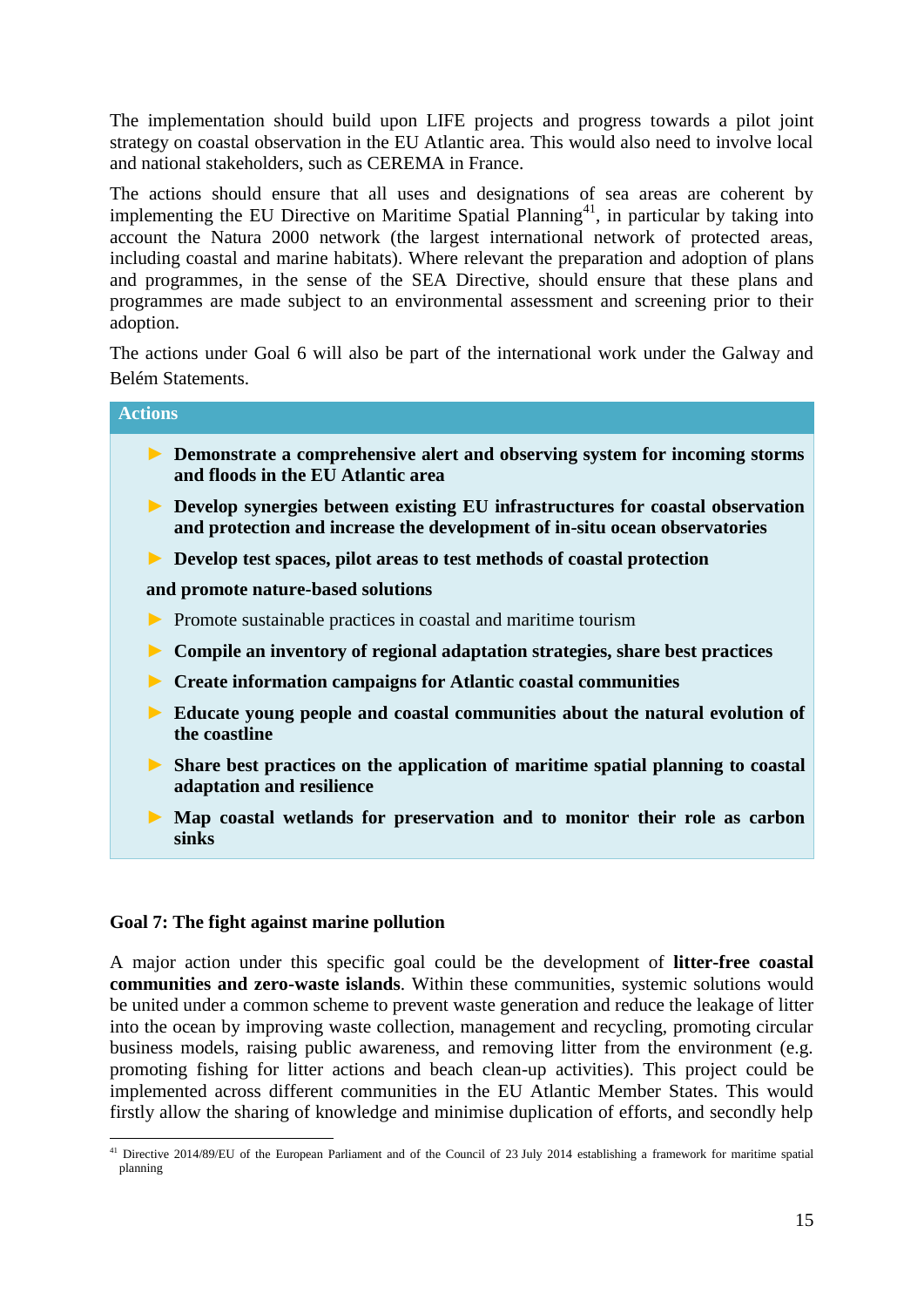raise awareness of marine litter issues specific to the regions. Within these communities as well as beyond, **joint actions could be organised to prevent and address marine pollution, including by raising public awareness** of the problem. Beach clean-up days, as mentioned previously under the specific goal of ocean literacy, could be one of them.

There are already some ongoing research projects<sup> $42$ </sup> and monitoring initiatives that map marine litter across the Atlantic. Building on these projects, the specific goal includes an action to use available tools to **identify major pathways, trends and the composition of marine litter, as well as hotspots**, and subsequently to work together with communities to tackle these pathways and, where appropriate, collect litter from the hotspots. This could also help pilot new approaches to prevent leakage of litter into the marine environment, including end-of-life fishing gears.

To further motivate business action, **circular economy-based business models** could be promoted through the development of incentives and environmental certification themes.

Prevention, preparedness and response to accidental and deliberate marine pollution by oil and other harmful substances is the area of work under the Union Civil Protection Mechanism<sup>43</sup> and the Bonn<sup>44</sup> and Lisbon Agreements<sup>45</sup>. Common activities are not equally advanced in all areas, e.g. response strategies and decision-making tools adapted to the regional context require further development, particularly in the Lisbon Agreement. Capacitybuilding activities like multi-sectorial trainings and exercises for at-sea and shoreline responders, e-learning tools and case studies at regional level should also be enhanced. They will benefit from existing operational services, training and outreach services for oil spill monitoring developed under the Copernicus maritime surveillance service<sup>46</sup> operated by the European Maritime Safety Agency.

Implementation of these actions would rely to a large extent on local communities. However, research projects such as MARELITT, EUFIR, LIFE GHOST, MARGNET, AquaLit, and NetTag, which are funded under various EU funds (Horizon 2020, LIFE, Interreg, EMFF), and the relevant actors involved provide a first community of stakeholders. Furthermore, conferences and workshops taking place within the scope of the EU action on plastics could serve as a starting point for first exchanges between stakeholders.

On a more general level, the AORA (marine ecosystem approach) Group could also provide a platform to increase overall ocean health by reducing marine litter. Furthermore, the OSPAR marine litter regional action plan proposes a number of actions in the area. Under the MSFD, EU MS are required to monitor and assess litter quantities and impacts in the marine environment and take measures to reduce them; these measures must be coordinated at regional level. Baselines for beach litter have been established for all marine regions around EU and the setting of regulatory thresholds for litter quantities is underway. The EU Strategy for Plastics includes a number of actions to combat plastic marine litter and microplastics and has also an international dimension.

Under the Union Civil Protection Mechanism funds are available also for prevention and preparedness for cross-border risks and for marine pollution at sea and on shore.

<u>.</u>

<sup>&</sup>lt;sup>42</sup> For instance: the GoJelly project to develop a gelatinous solution to plastic pollution; the CLAIM project to clean litter by developing and applying innovative methods in European seas; the TOPIOS project to track plastic in our seas. CleanAtlantic and Oceanwise are major INTERREG projects supporting also the implementation of the OSPAR Regional Action Plan against marine litter

<sup>43</sup> Decision No 1313/2013/EU of the European Parliament and the Council of 17 December 2013 on a Union Civil Protection Mechanism, as amended by the Decision (EU) 2019/420.

<sup>44</sup> The Agreement for Co-operation in Dealing with Pollution of the North Sea by Oil and Other Harmful Substances.

<sup>&</sup>lt;sup>45</sup> Cooperation agreement for the protection of the coasts and waters of the north-east Atlantic against pollution.

<sup>46</sup> <http://emsa.europa.eu/copernicus.html>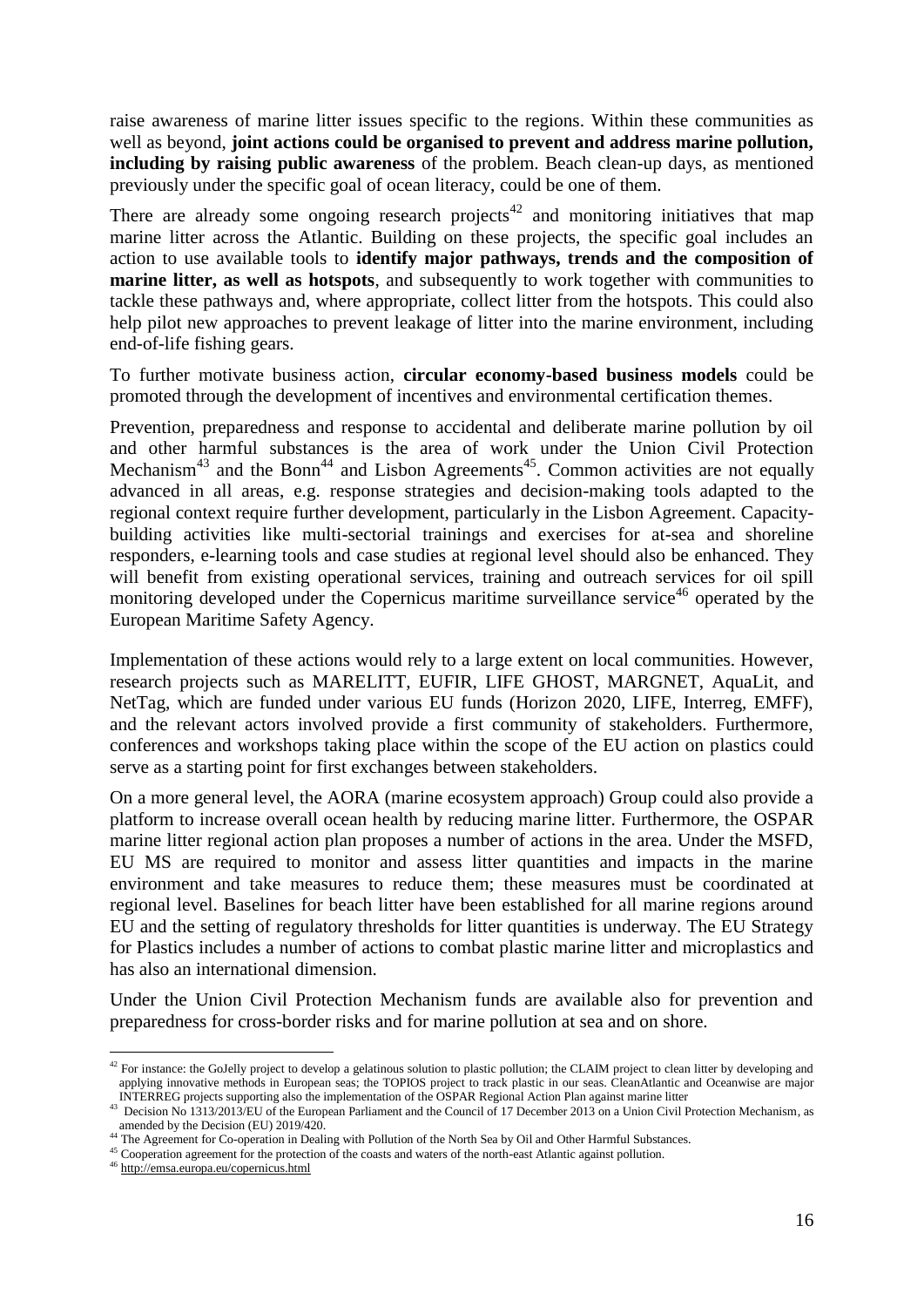The actions under Goal 7 will also be part of the international work under the Galway and Belém Statements.



# <span id="page-17-0"></span>**3. COMMUNICATION**

Improving communication of the action plan and the overarching Atlantic maritime strategy is important for the action plan's successful implementation. An **assistance mechanism**, funded by the European Commission, will have a key role in devising and coordinating a consistent communication approach in the EU Atlantic area and its coastal regions through a set of visible initiatives: webpage, social media, annual stakeholder conferences, national events. In addition, the assistance mechanism will amplify the efforts of funding institutions to inform the stakeholder community about open funding and financing opportunities and support them to access private investment. Keeping track of the genuine Atlantic projects that received funding and implementing the action plan are another key task that will require maintenance and regular updating of the **maritime data hub**<sup>48</sup>.

<sup>1</sup>  $47$  The actions on marine litter must be carried out in coordination with the authorities in the respective countries, which are implementing the OSPAR regional action plan against marine litter that has been in place since 2014.

<sup>48</sup> <https://maritime.easme-web.eu/>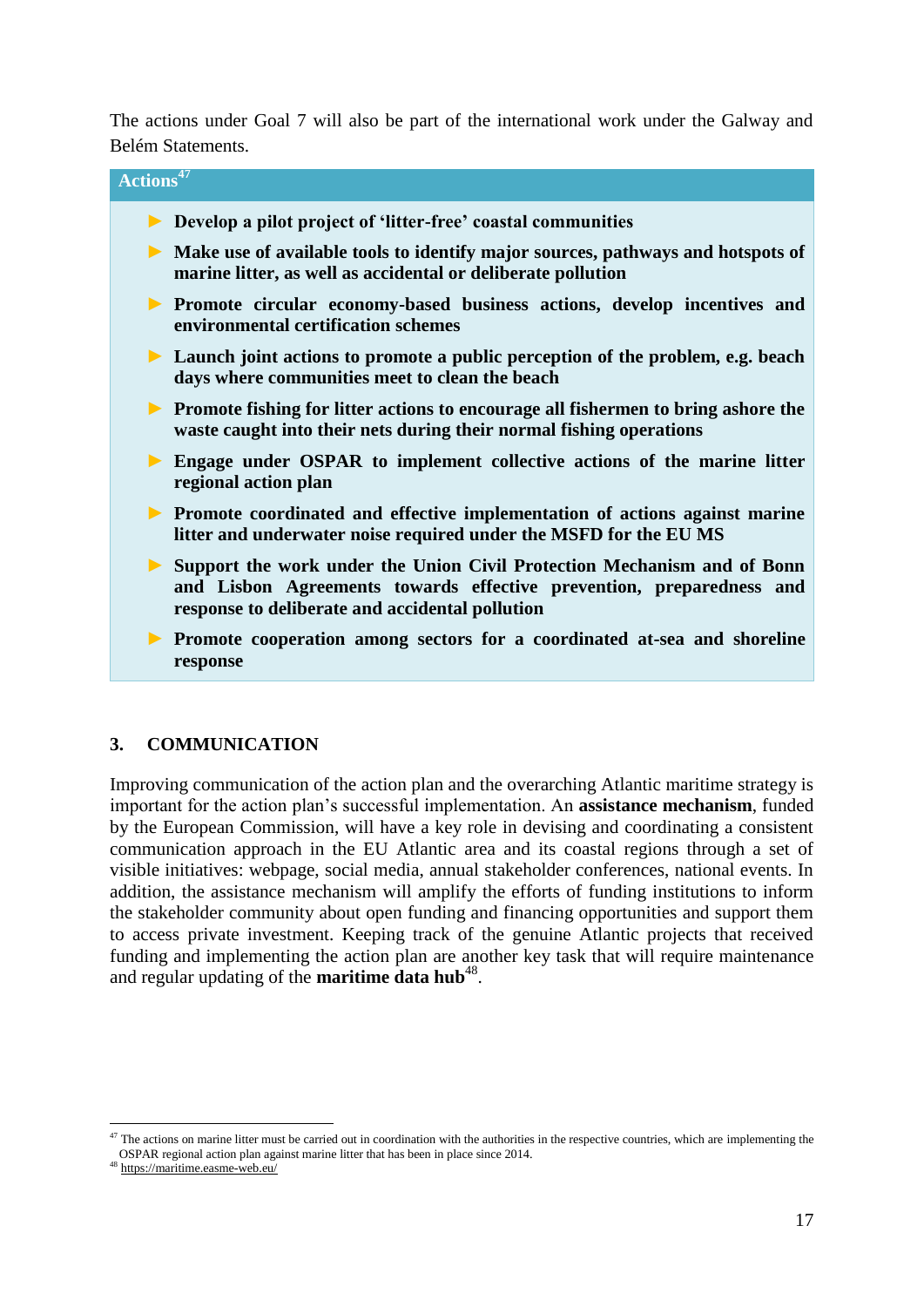# <span id="page-18-0"></span>**4. GOVERNANCE OF THE ATLANTIC STRATEGY**

## <span id="page-18-1"></span>**4.1. INTRODUCTION**

The governance builds on the existing Atlantic Strategy Group, which will be renamed the Atlantic Strategy Committee, and suggests a framework for operation of the pillars, and it promotes engagement of relevant stakeholders across sectors, coastal regions and countries in complementarity to already existing cooperation structures.

There are both political and operational dimensions to governance: after setting the strategic objectives, the participating countries need to ensure consistent management, guidance and swift decision-making in the implementation, including proper oversight and transparency regarding the achieved results.

## <span id="page-18-2"></span>**4.2. GOVERNANCE**

*Political coordination* is in the hands of the participating countries' designated ministers responsible for maritime affairs. The Member States define the broad political guidelines (including the geography of the Atlantic strategy), take stock of implementation and emphasise ownership of the initiative. The Member States may decide, in consultation with the European Commission, to expand membership of the Atlantic strategy to any interested State.

*Operational coordination* is ensured through the Atlantic Strategy Committee that acts, within its functions (see chapter 5.1), as a decision-making (executive) body of the action plan and ensures proper involvement of representatives of the coastal regions.

## <span id="page-18-3"></span>**4.3. IMPLEMENTATION AND REPORTING**

To enable effective implementation, a number of key conditions must be met, with clear decisions taken at an early stage. These conditions are the following:

- ministerial endorsement is required for the revised action plan and its implementation; participating countries must acknowledge that the action plan priorities cut across policies, ministries and levels of government; they set priorities, take ownership and responsibility, align policies and funds at national and regional levels, and encourage the participation of regional authorities, private investors within existing mechanisms and frameworks and provide the relevant means and resources, based on the capacity countries have;
- the Atlantic Strategy Committee proposes/approves flagship actions<sup>49</sup> and may label projects;
- the European Commission promotes a strategic approach at EU level, including coordination and, to the extent possible, funding alignment with existing EU-related initiatives and instruments<sup>50</sup> relevant for the pillars and agreed actions;

<sup>1</sup> <sup>49</sup> Based on avenues of funding (see also Chapter 4).

 $50$ Subject and without prejudice to the assessment <u>of the evaluation procedures and criteria for the concerned funds, programmes and</u> projects.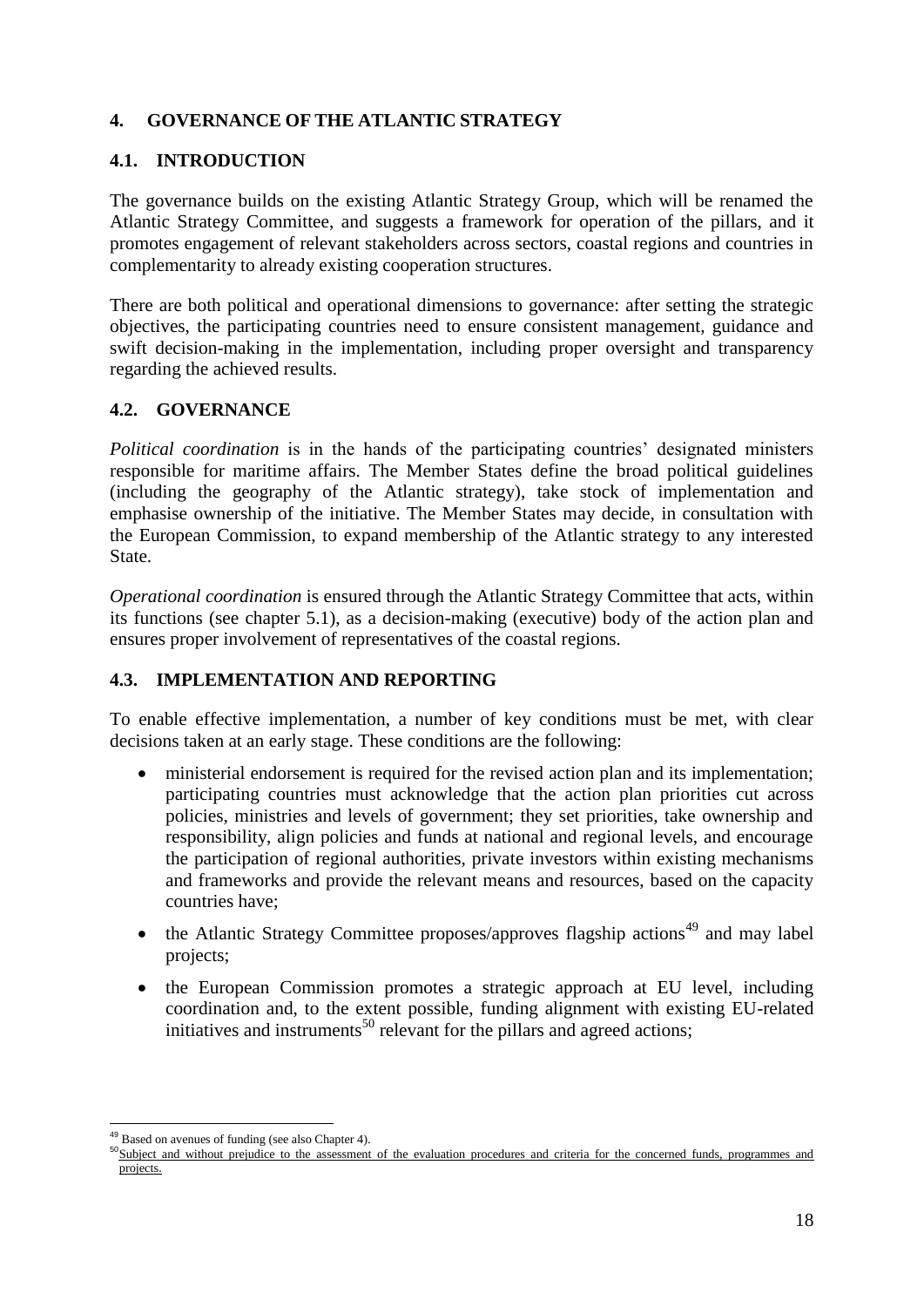- Governments monitor and evaluate national progress at country level as appropriate, including with the support of the Atlantic assistance mechanism, and provide guidance for implementation;
- the key stakeholders should be involved, including national, regional and local authorities, economic and social actors, civil society, academia and non-governmental organisations. Public events will also promote this involvement (for example, annual fora, business to business and investors pitch/speed-funding events);
- the Atlantic Strategy Committee will make use of periodic progress tracking to report to the political level, and will be responsible for ensuring the action plan's implementation.

## <span id="page-19-0"></span>**4.4. GOVERNANCE ARCHITECTURE**

## <span id="page-19-1"></span>**Atlantic Strategy Committee**

The Atlantic Strategy Committee is the decision-making (executive) body responsible for the operational coordination and implementation of the Atlantic strategy and its related action plan. It must ensure continuous political commitment to it at all levels, i.e. national, regional and local. The Committee will be composed of participating countries (standing members), representatives of coastal regions, cities and economic and social stakeholders (associated members), the European Commission and defined observers. The Committee will be chaired in turn by the country members on a yearly rotating basis following an agreed order. The chair-in-office will be supported by the European Commission and in the administrative tasks by the Atlantic assistance mechanism.

## <span id="page-19-2"></span>**Role of the Atlantic Strategy Committee:**

- review and update (i.e. define and update the priority areas of) the Atlantic action plan
- ensure strategic coordination of the Atlantic action plan's implementation, including tackling obstacles to its implementation
- define selection criteria, work plans and actions proposed by the priority area coordinators. Approve proposals of (flagship) actions. Review the annual reports of the thematic priority area coordinators
- promote alignment of programmes/ financial instruments at transnational, national and regional levels (e.g. engage with the monitoring committees and managing authorities of ESI funds)
- engage (dialogue and cooperation) with non-EU countries and international organisations in order to support implementation of the Atlantic action plan
- define communication guidelines
- prepare a biennial Ministerial conference (political guidance & validation, review of the action plan's implementation)
- prioritise actions and propose/approve/label projects that help to implement the Atlantic action plan
- provide guidance and inputs to the activities of the assistance mechanism, notably on events and fora (e.g. setting the agenda)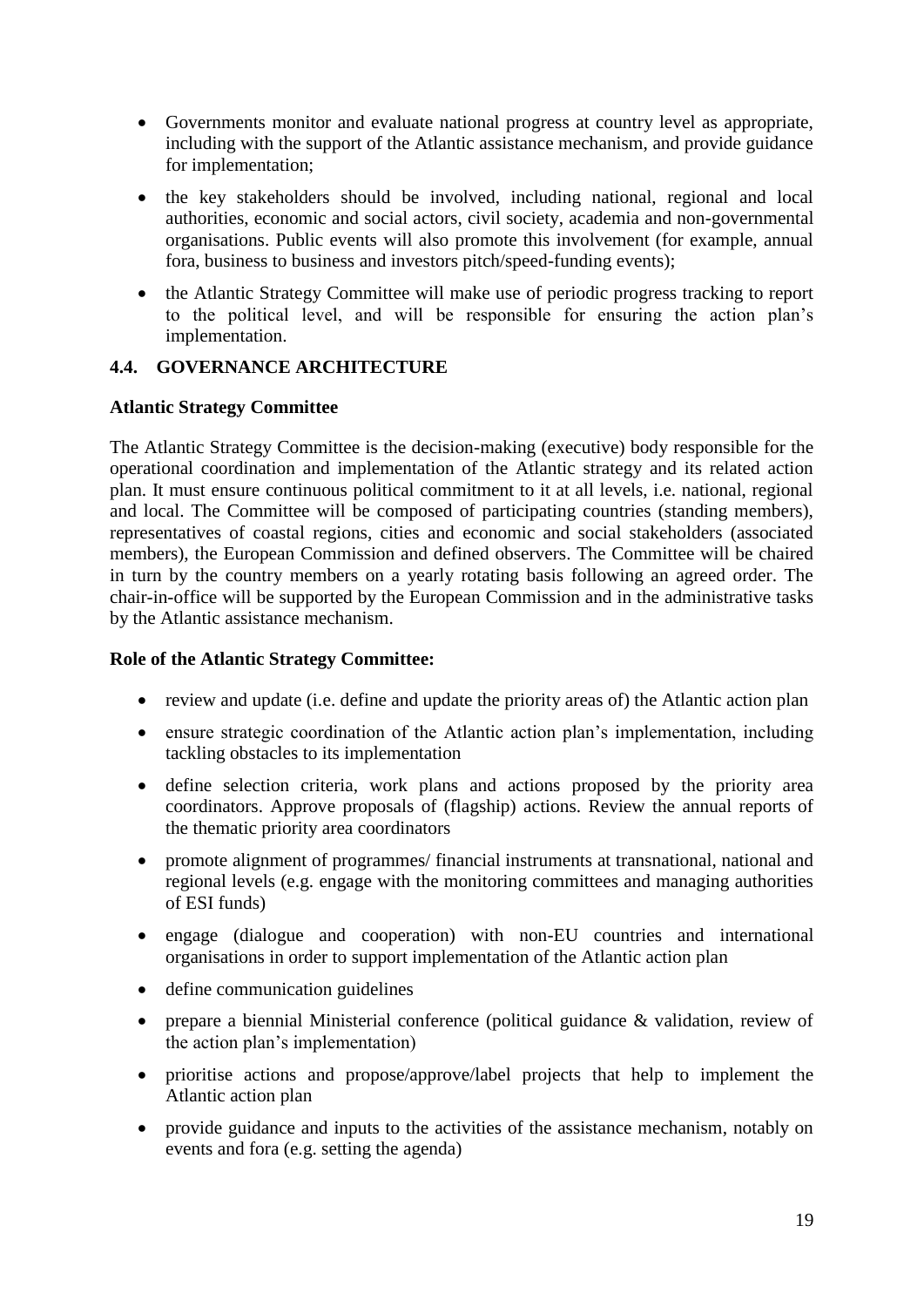- support the monitoring and evaluation framework of the Atlantic action plan and report once a year to the political level
- elaborate its own detailed working arrangements, if needed.

## <span id="page-20-0"></span>**Composition**

The Committee will be composed of standing members (participating countries and the European Commission), associated members and observers.

## **Standing members**

- National coordinators: each participating country decides according to its constitutional framework to be represented by either one or two representatives, including representatives of coastal regions; a country has the prerogative to choose the competent representatives at the Atlantic Strategy Committee.
- European Commission (represented by the relevant departments).

The European Commission will support the implementation of the Atlantic strategy and its action plan, and ensure its coordination at EU level, i.e. between the different EU institutions and related bodies. In particular, the European Commission will pursue the strategic approach at EU level, including coordination with existing EU-related policies and initiatives (including the WestMED initiative, as well as with the Atlantic Ocean Research Alliance) and alignment with funds and programmes (including the European territorial and cooperation programmes).

### **Associated members**

- the Committee of the Regions,
- the European Economic and Social Committee,
- the Conference of Peripheral and Maritime Regions,
- the Atlantic Arc Cities, and
- the ATN-Network.

Associated members participate in the meetings of the Atlantic Strategy Committee, but unlike standing members, they do not have voting rights.

## **Observers**

A non-exhaustive list of observers is provided as follows:

- OSPAR Commission,
- INTERREG Atlantic Area programme,
- INTERACT,
- Co-Chairs of the Galway Statement and Belém Statement
- Atlantic assistance mechanism,
- Motorways of the Sea European Coordinator,
- Third-country representatives that expressed interest in joining the strategy.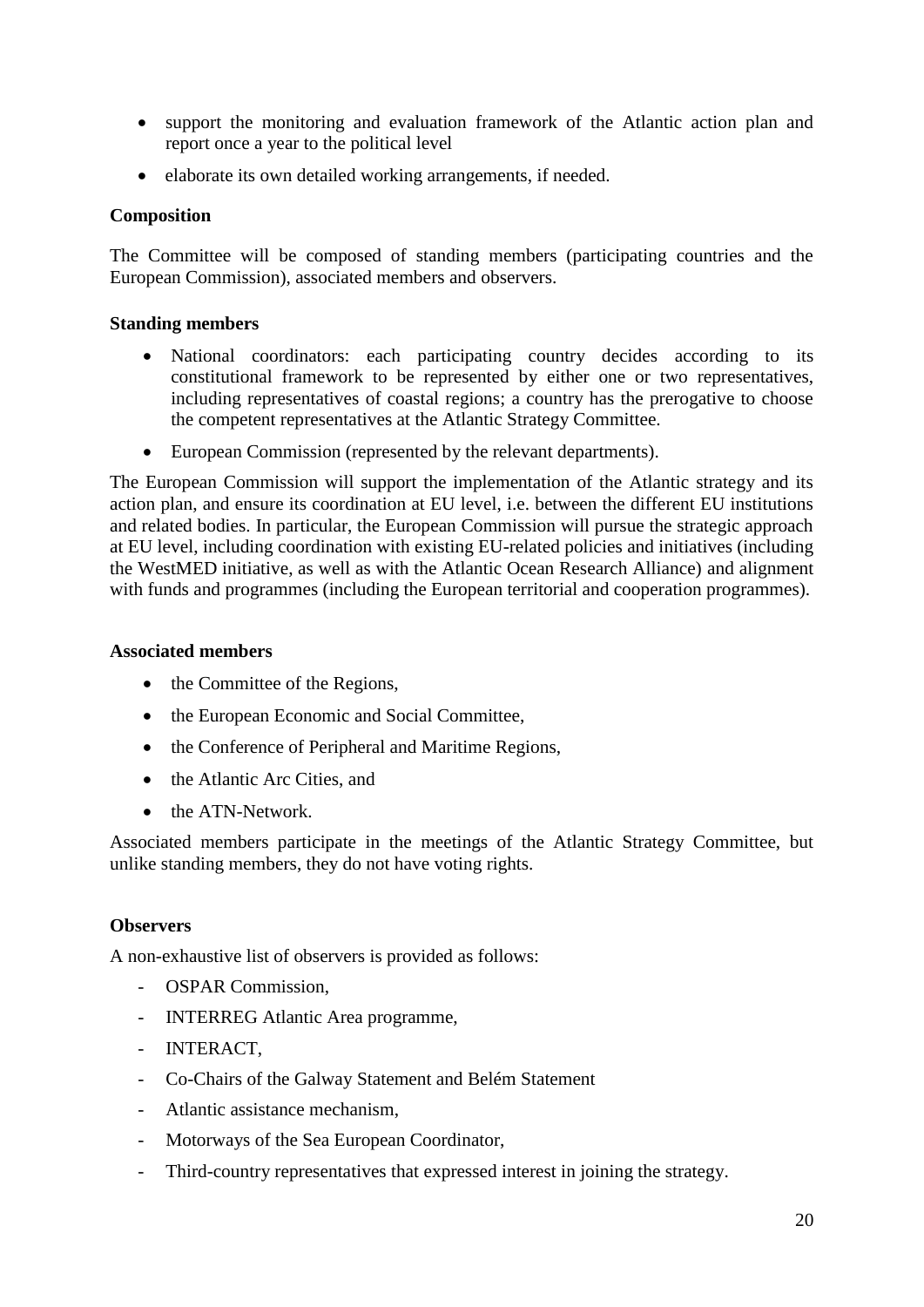The Atlantic Strategy Committee may invite observers on a case-by-case basis (e.g. based on the agenda of the meeting).

## <span id="page-21-0"></span>**Meetings and working arrangements**

The Atlantic Strategy Committee will meet indicatively three times per year.

Following consultations within the Committee, the standing members define detailed working arrangements.

## <span id="page-21-1"></span>**Working groups**

Where opportune and agreed by the Atlantic Strategy Committee, established working groups may be used to help reach the agreed goals, e.g. the Atlantic Sea-Basin Working Group (on connectivity), the AORA Ocean Literacy Working Group, the AORA Marine Ecosystem Approach Working Group, and the SET plan Working Group on Ocean Energy (on marine renewable energy). The chairmanship-in-office acting under the mandate of the Atlantic Strategy Committee is responsible for detailing the exact terms of such cooperation.

The Atlantic Steering Committee may also be convened in an appropriate technical format for discussions on one or more pillars of the action plan.

## <span id="page-21-2"></span>**Pillar/goal coordinators**

To advance and coordinate implementation, the Atlantic Strategy Committee will nominate one coordinator per pillar and/or per goal. The role of the coordinator is to facilitate the pillar's implementation and the achievement of the specific goal, including by promoting flagship actions for the Steering Committee's approval. The coordinator will do this by involving and cooperating with relevant stakeholders (e.g. public authorities, business operators, investors, clusters, research centres, regional organisations, European institutions and related bodies) from the entire EU Atlantic area and by shaping flagship project proposals, identifying funding sources, and supporting and reporting on the state of implementation of the pillar/specific goal. To this effect, the coordinator will be supported by the Atlantic assistance mechanism.

The pillar coordinator may be supported by a co-coordinator(s) appointed by the Atlantic Strategy Committee. Regional organisations or representatives of relevant regions can also be appointed as pillar coordinators.

## <span id="page-21-3"></span>**4.5. The assistance mechanism**

The Atlantic assistance mechanism, funded by the Commission, supports the governance and implementation of the action plan and the involvement of relevant stakeholders, while also providing operational, logistic and administrative support to the chairmanship-in-office and the pillar coordinators. It supports the Atlantic Strategy Committee in monitoring, reporting and evaluating the initiative and action plan. It also assists with the drafting of working documents and the revision of the Atlantic action plan, which includes defining and quantifying targets, indicators and baselines if necessary. The assistance mechanism will support the pillar coordinators in analysing project proposals, identifying funding sources for selected projects and liaising with the coastal regions, funding authorities and other relevant bodies.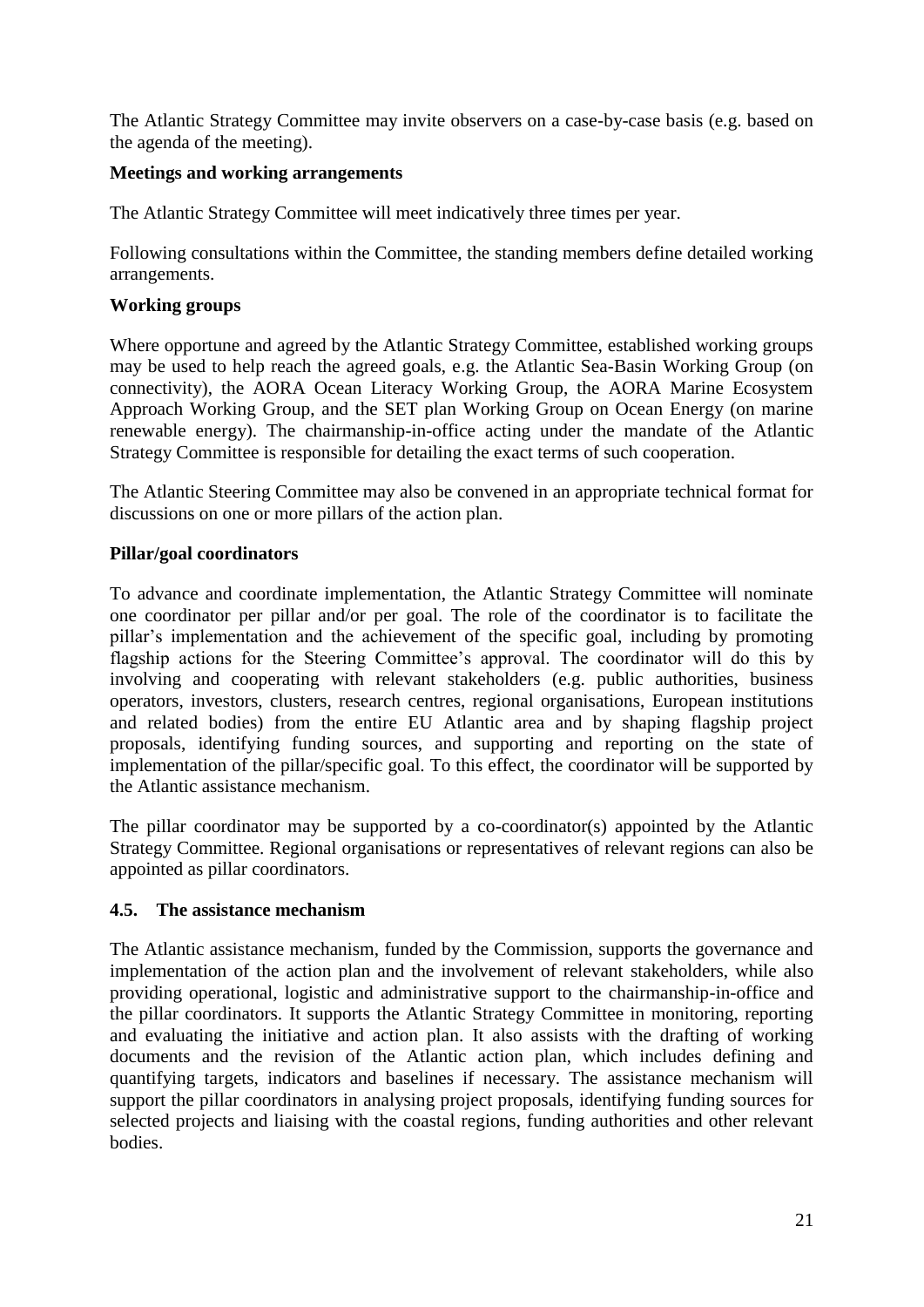# <span id="page-22-0"></span>**5. MONITORING FRAMEWORK**

A monitoring and evaluation framework will measure the success of the new action plan and help to:

- identify whether the plan is being applied on the ground as expected;
- address any implementation problems of an intervention; and/or
- identify whether further action is required to ensure that it can achieve its intended objectives.

The evaluation will be based on the work of the pillar coordinators, who will report on progress towards the agreed targets. While the prime measure of success is the action plan's implementation, a set of **key performance indicators, in line with the intervention logic**, describe in detail what evidence needs to be collected. The indicators aim to serve the purpose of monitoring and evaluating the progress made towards the objectives. Furthermore, the indicators are linked to the relevant Sustainable Development Goals. The monitoring framework is detailed in the table which follows.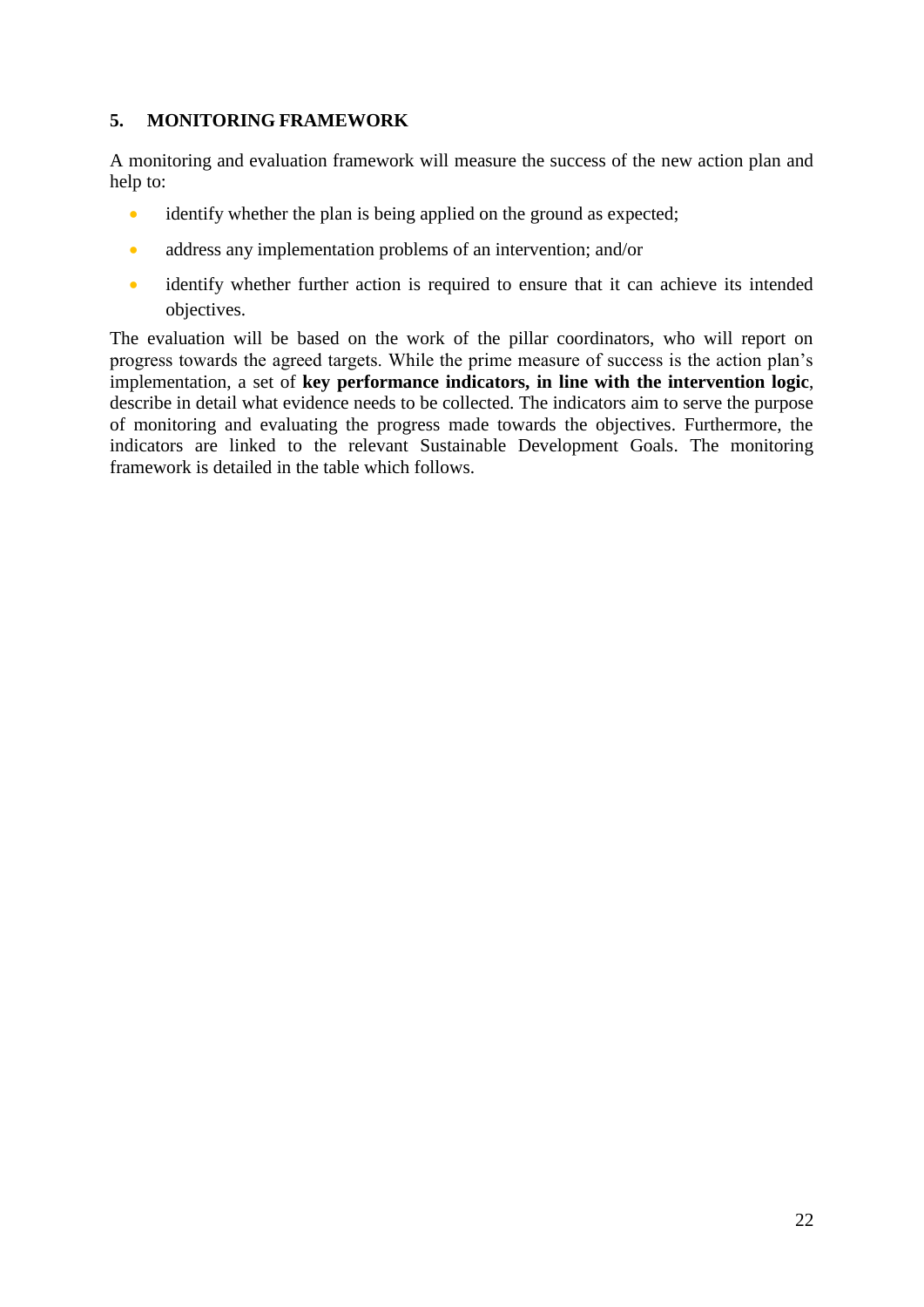| <b>Objectives</b> |                                                                              | <b>Indicator</b><br>description                                                                                                                       | <b>Type</b>                                        | <b>Related</b><br><b>SDG</b>                                 | Data source &<br>collection                                                                              | <b>Baseline</b>                 | <b>Target</b>                                                                                                  |
|-------------------|------------------------------------------------------------------------------|-------------------------------------------------------------------------------------------------------------------------------------------------------|----------------------------------------------------|--------------------------------------------------------------|----------------------------------------------------------------------------------------------------------|---------------------------------|----------------------------------------------------------------------------------------------------------------|
|                   | Pillar I: Ports as<br>blue<br>economy<br>hubs                                | acting<br><b>Ports</b><br>as<br>community<br>managers                                                                                                 | Qualitative                                        | <b>9</b> INDUSTRY, INNOVATION<br>AND INFRASTRUCTURE          | Evaluation of the<br>Atlantic action plan<br>2.0 / Stakeholder<br>consultation                           | No baseline                     | <b>Stakeholder</b><br>report<br><b>activities</b><br>of<br>have<br>ports<br>evolved<br>by <sub>1</sub><br>2025 |
|                   | Goal 1: Ports as<br>for<br>gateways<br>trade<br>in<br>the<br><b>Atlantic</b> | <b>Sea</b><br><b>Short</b><br><b>Shipping</b><br>weight<br>$\circ$ f<br>goods<br>transported to/from<br>main ports of the<br><b>Altlantic regions</b> | Quantitative<br>(tonnes)                           | <b>9 INDUSTRY, INNOVATION</b><br><b>4 AND INFRASTRUCTURE</b> | Eurostat<br>$[mar_sg_{am}ewx]$<br><b>Study</b><br>for<br>Motorways of the<br>Sea 2018-2021 <sup>51</sup> | 261 021<br>kilotonnes<br>(2016) | $>0\%$<br>growth<br>per year                                                                                   |
| $\sqrt{N}$        | Goal 2: Ports as<br>catalysts<br>for<br>business                             | Number of<br>ports<br>have<br>that<br>developed a<br>blue<br>growth strategy                                                                          | Quantitative<br>(number<br><sub>of</sub><br>ports) | <b>9 INDUSTRY, INNOVATION<br/>AND INFRASTRUCTURE</b>         | Evaluation of the<br>Atlantic action plan<br>2.0 /DG MARE                                                | (Port<br><b>of</b><br>Vigo)     | At least 1 port<br><b>Atlantic</b><br>per<br><b>Member State</b><br>by 2025                                    |

 $\overline{a}$ 

<sup>&</sup>lt;sup>51</sup> The study for Motorways of the Sea 2018-2021 also provides numerous data on the transport and trade flows per short-sea shipping in the Atlantic Region, e.g. with regard to the actual number of regular container and ro-ro service as an indicator for maritime connectivity, the total cargo traffic in tons by cargo categories (e.g. dry bulk, liquid bulk, container etc.) and the number of ship calls by type and size classes. This data being collected for all core and comprehensive ports on the TEN-T network.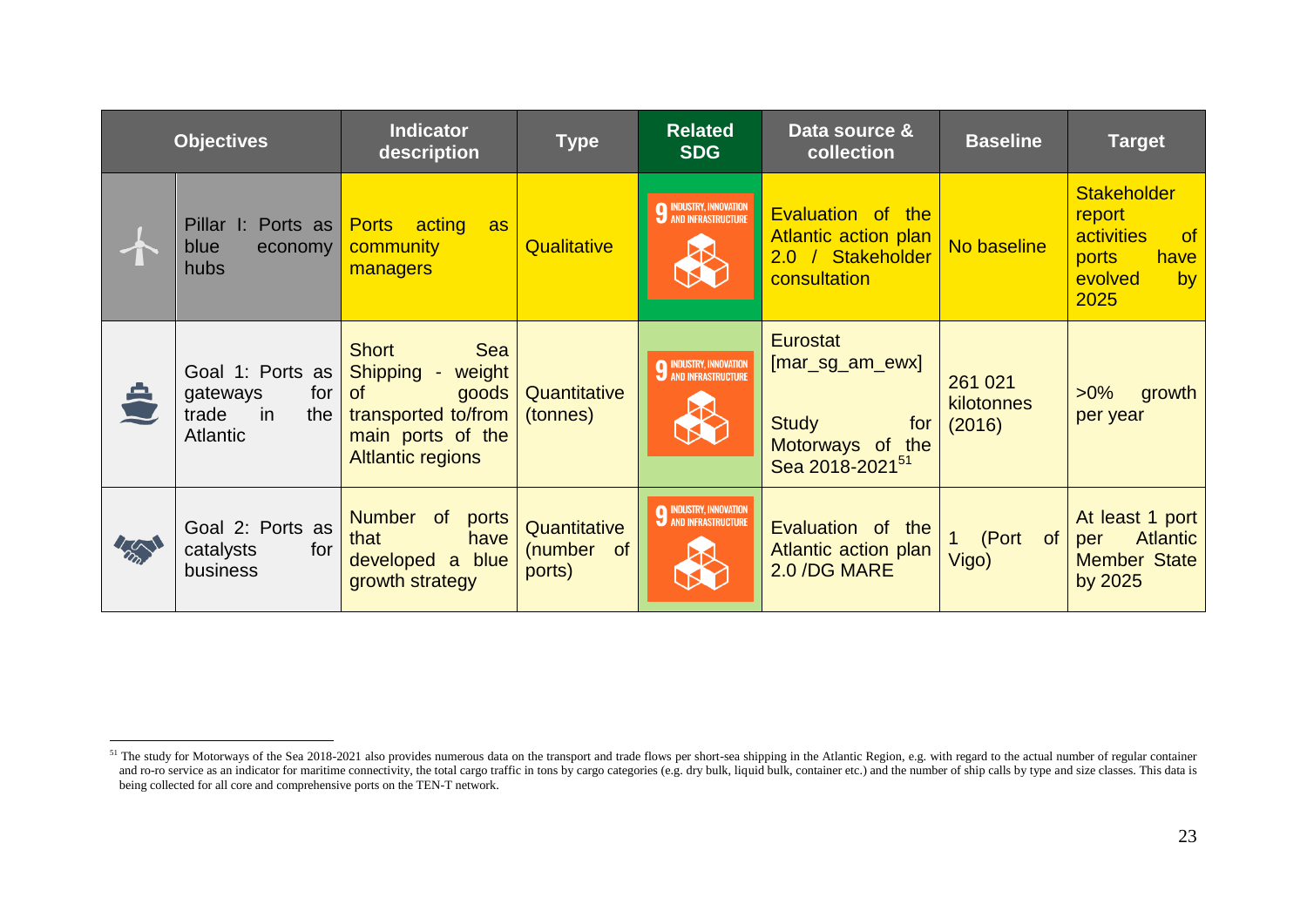| <b>Objectives</b> |                                                        | <b>Indicator</b><br>description                                                                                                          | <b>Type</b>                           | <b>Related</b><br><b>SDG</b>                         | Data source &<br>collection                                                                                          | <b>Baseline</b>                                                            | <b>Target</b>                                                           |
|-------------------|--------------------------------------------------------|------------------------------------------------------------------------------------------------------------------------------------------|---------------------------------------|------------------------------------------------------|----------------------------------------------------------------------------------------------------------------------|----------------------------------------------------------------------------|-------------------------------------------------------------------------|
| $\bigoplus$       | Pillar II: Blue jobs<br>of the future                  | <b>People</b><br>employed<br>in blue economy<br>jobs in the Atlantic<br>area                                                             | Quantitative<br>(number of<br>people) | <b>8</b> DECENT WORK AND ECONOMIC GROWTH             | <b>DG MARE EU Blue</b><br>Economy Report<br>$(2019)$ and Blue<br>Indicators tool                                     | 1,5<br>million<br>(2016)                                                   | $>0\%$<br>growth<br>per year                                            |
| $\mathfrak{L}$    | Goal 3: Quality<br>training and life-<br>long learning | Participation<br>rate<br>in education and<br>training for people<br>over 18 in the<br><b>Atlantic</b><br><b>Member</b><br><b>Strates</b> | Quantitative<br>(number of<br>people) | QUALITY<br>Education                                 | Eurostat (NUTS 2)                                                                                                    | 12,9% (2016)<br>average),<br>3,8%<br>lower<br><b>EU</b><br>than<br>average | $<3,5\%$<br>lower<br><b>EU</b><br>than<br>by<br>average<br>2025         |
|                   | Goal 4: Ocean<br>literacy                              | <b>Perceived</b><br>ocean<br>literacy in<br>coastal<br>regions                                                                           | Qualitative                           | <b>14 LIFE</b> BELOW WATER<br>$\approx$<br><b>KO</b> | Evaluation of the<br>Atlantic action plan<br><b>AORA</b><br>2.0<br><b>Working Group on</b><br><b>Ocean Literacy</b>  | No baseline                                                                | <b>Stakeholders</b><br>report<br>increased<br>ocean literacy<br>by 2025 |
|                   | Pillar III. Marine<br>renewable<br>energies            | Installed capacity<br>technology<br>by<br>(MW)<br>the<br>in.<br><b>Atlantic Area</b>                                                     | Quantitative                          | AFFORDABLE AND<br>CLEAN ENERGY<br>$\Delta$ 1.7       | JRC (Petten) and<br><b>EU Blue Economy</b><br>Report<br><b>Business</b><br>and<br><i>industrial</i><br>organisations | 7,230<br><b>MW</b><br>(2017)                                               | Increased<br>installed<br>capacity in the<br><b>Atlantic area</b>       |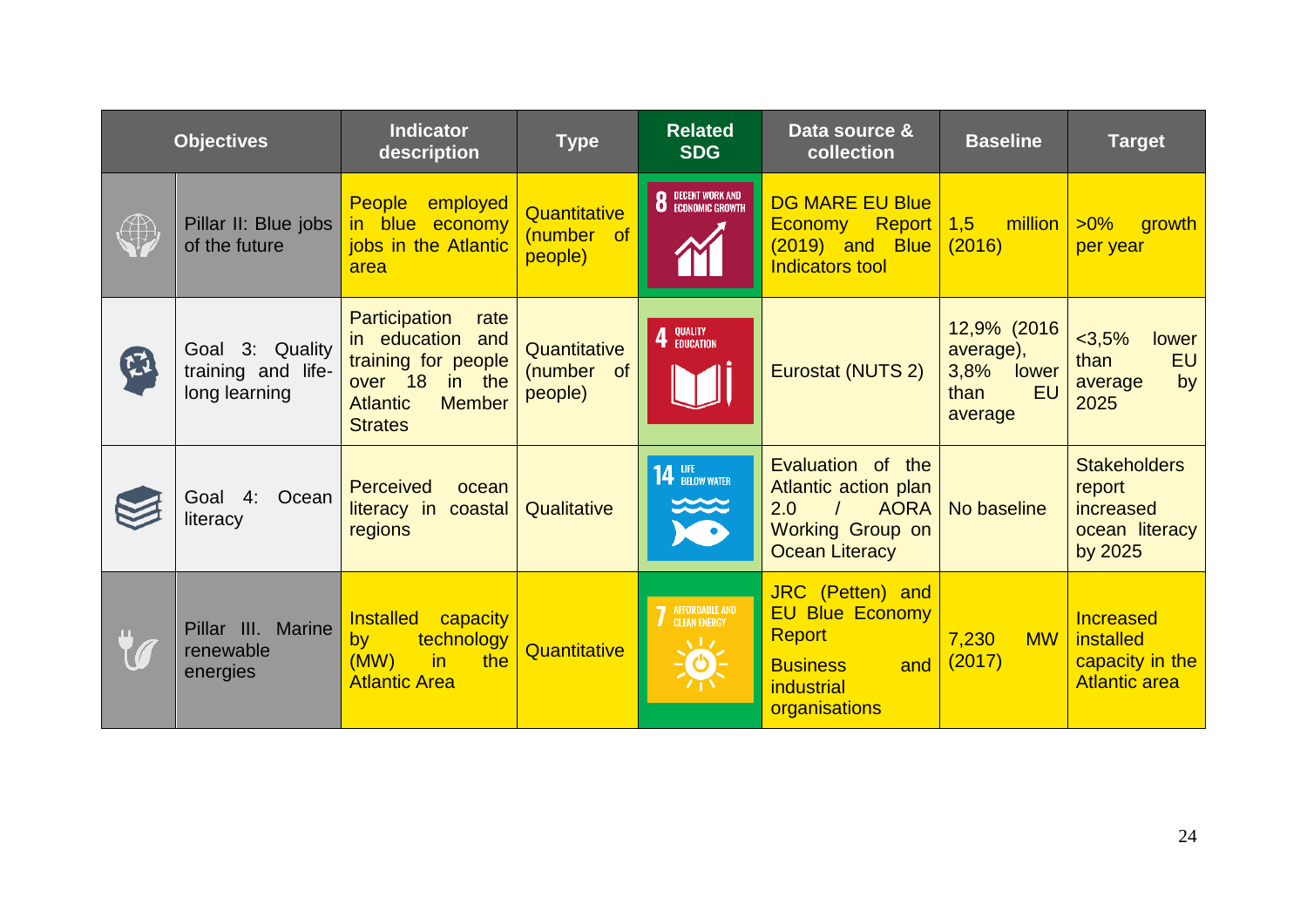| <b>Objectives</b> |                                                                               | <b>Indicator</b><br>description                                                                                          | <b>Type</b>  | <b>Related</b><br><b>SDG</b>                           | Data source &<br>collection                                                                | <b>Baseline</b>                                                                                                                                                              | <b>Target</b>                                                                                                                                                                                                                                                   |
|-------------------|-------------------------------------------------------------------------------|--------------------------------------------------------------------------------------------------------------------------|--------------|--------------------------------------------------------|--------------------------------------------------------------------------------------------|------------------------------------------------------------------------------------------------------------------------------------------------------------------------------|-----------------------------------------------------------------------------------------------------------------------------------------------------------------------------------------------------------------------------------------------------------------|
|                   | Goal 5: Promote<br>carbon neutrality<br>through<br>marine<br>renewable energy | Investments in the<br>offshore wind and<br>ocean<br>energy<br>(sites,<br><b>sectors</b><br>technology,<br>machinery etc) | Quantitative | 13 GLIMATE<br>E                                        | <b>JRC</b> (Petten)<br><b>Business</b><br>and<br><i>industrial</i><br>organisations        | 2017/2018<br>figures                                                                                                                                                         | <b>Increased</b><br>investments in<br>capacity and<br>infrastructure<br>in.<br>marine<br>renewable<br>energy                                                                                                                                                    |
|                   | Pillar<br>IV:<br>4.<br><b>Healthy</b><br>ocean<br>resilient<br>and<br>coasts  | Overall health of<br>the Atlantic Ocean<br>environment                                                                   | Qualitative  | <b>14 LIFE</b> BELOW WATER<br>$rac{1}{2}$<br><b>XO</b> | <b>MSFD and Ospar</b><br>assessment<br>Copernicus ocean<br>monitoring<br><i>indicators</i> | <b>MSFD</b><br><b>reports</b><br>(2018)<br>and<br>Ospar<br>Intermediate<br><b>Assessment</b><br>2017<br>1 <sup>st</sup><br><b>Copernicus</b><br>Ocean state<br>report (2017) | <b>Improvement</b><br>of the overall<br>health of the<br><b>EU Atlantic by</b><br>the<br>next<br><b>MSFD</b><br>reporting<br>(2024)<br>round<br>and<br>next<br><b>Ospar</b><br><b>Assessment</b><br>(Quality<br><b>Status Report</b><br>planned<br>for<br>2023) |